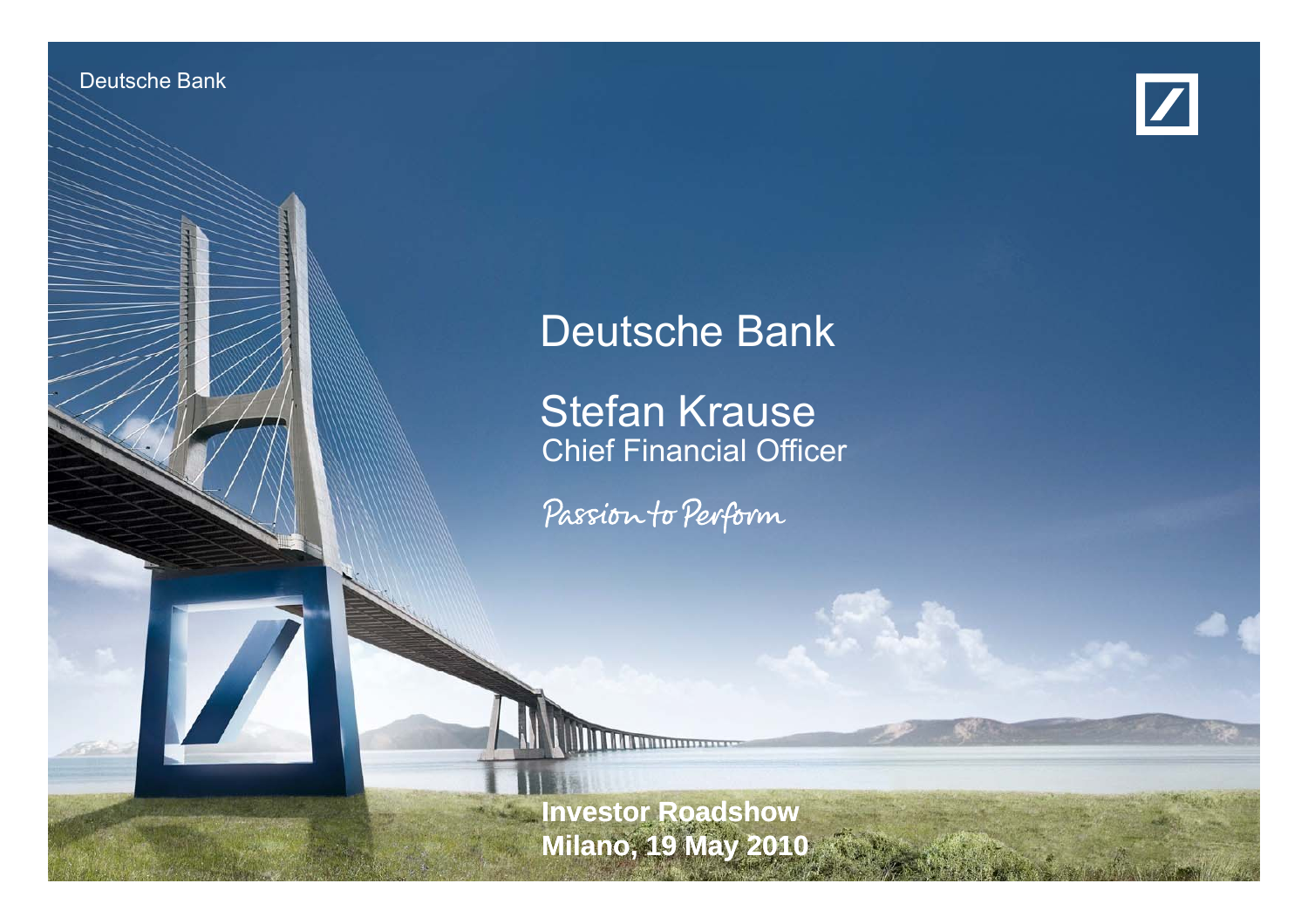

### **1A strong start to 2010: 1Q Highlights**

- 2 Implementing Phase 4 of our management agenda
- 3 Key current issues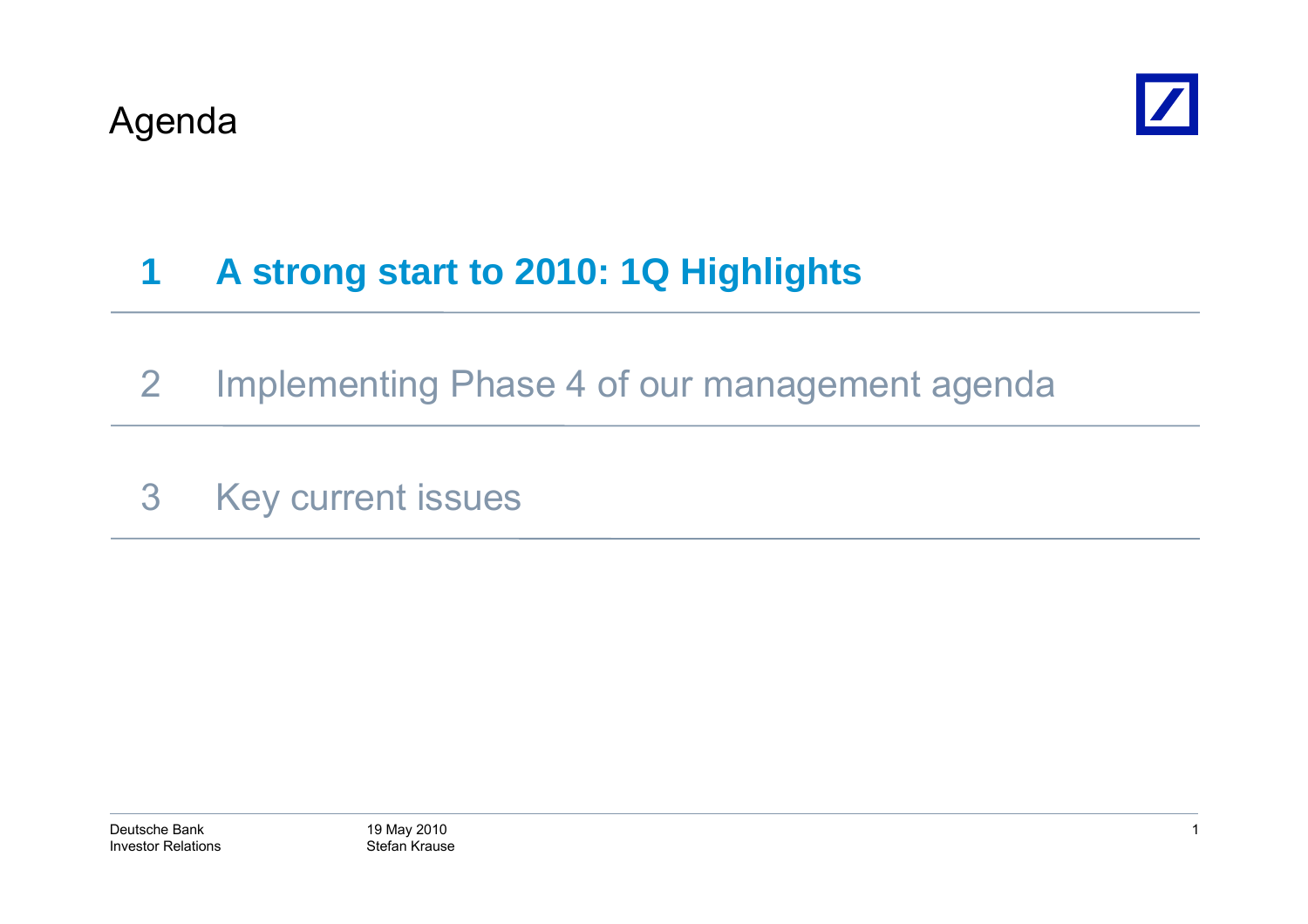### First Quarter 2010: Highlights



|                                |                                               | 1Q2009         | 1Q2010         |
|--------------------------------|-----------------------------------------------|----------------|----------------|
|                                | Income before income taxes (in EUR bn)        | 1.8            | 2.8            |
| <b>Profitability</b>           | Net income (in EUR bn)                        | 1.2            | 1.8            |
|                                | Pre-tax RoE (target definition) $(1)$         | <b>25%</b>     | 30%            |
|                                |                                               | 31 Dec<br>2009 | 31 Mar<br>2010 |
|                                | Tier 1 capital ratio                          | 12.6%          | 11.2%          |
| <b>Capital</b>                 | Core Tier 1 capital ratio                     | 8.7%           | 7.5%           |
|                                | Tier 1 capital (in EUR bn)                    | 34.4           | 32.8           |
|                                | Total assets (IFRS, in EUR bn)                | 1,501          | 1,670          |
| <b>Balance</b><br><b>sheet</b> | Total assets (U.S. GAAP pro-forma, in EUR bn) | 891            | 978            |
|                                | Leverage ratio (target definition) $(2)$      | 23             | 23             |

(1) Based on average active equity

(2) Total assets based on U.S. GAAP pro-forma divided by total equity per target definition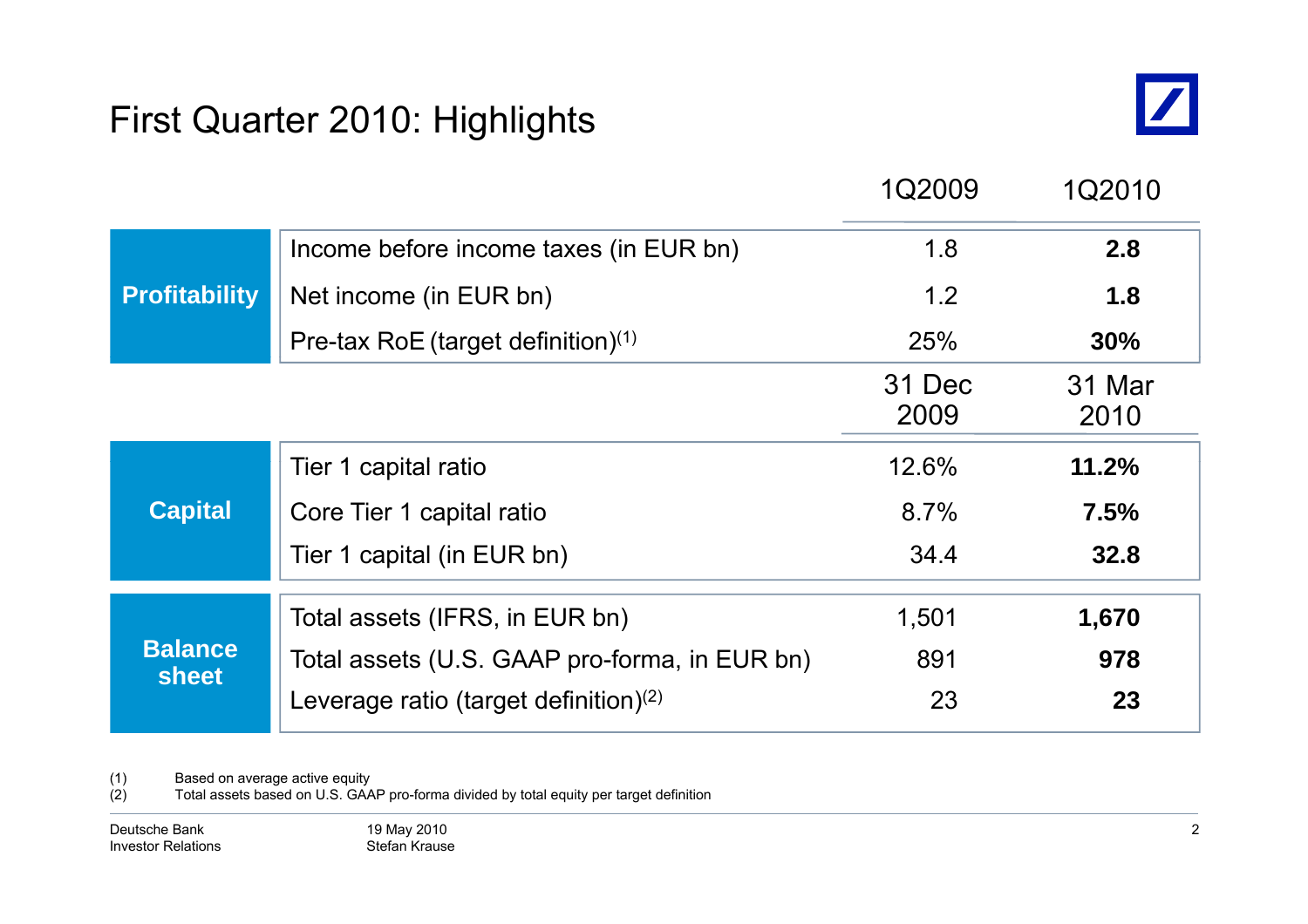### First quarter revenues and profits close to pre-crisis levels In EUR bn



2.8

1.8

(0.3)

Net revenues



## Income before income taxes

Note: 2003-2005 based on U.S. GAAP reported figures, 2006 onwards based on IFRS reported figures

Deutsche BankInvestor Relations 19 May 2010 Stefan Krause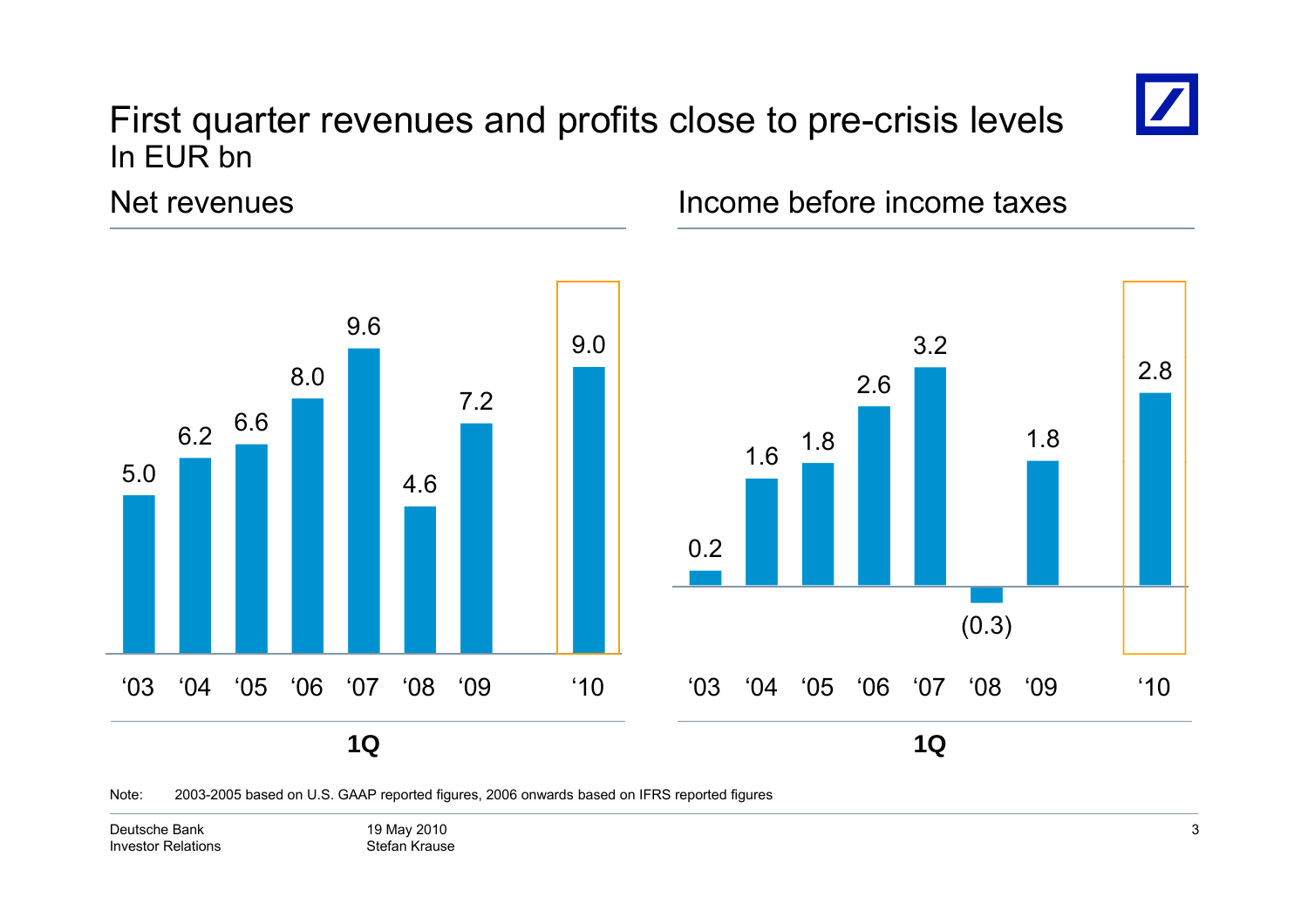# Global Markets 1Q2010 vs. 1Q2007: A tale of two cities



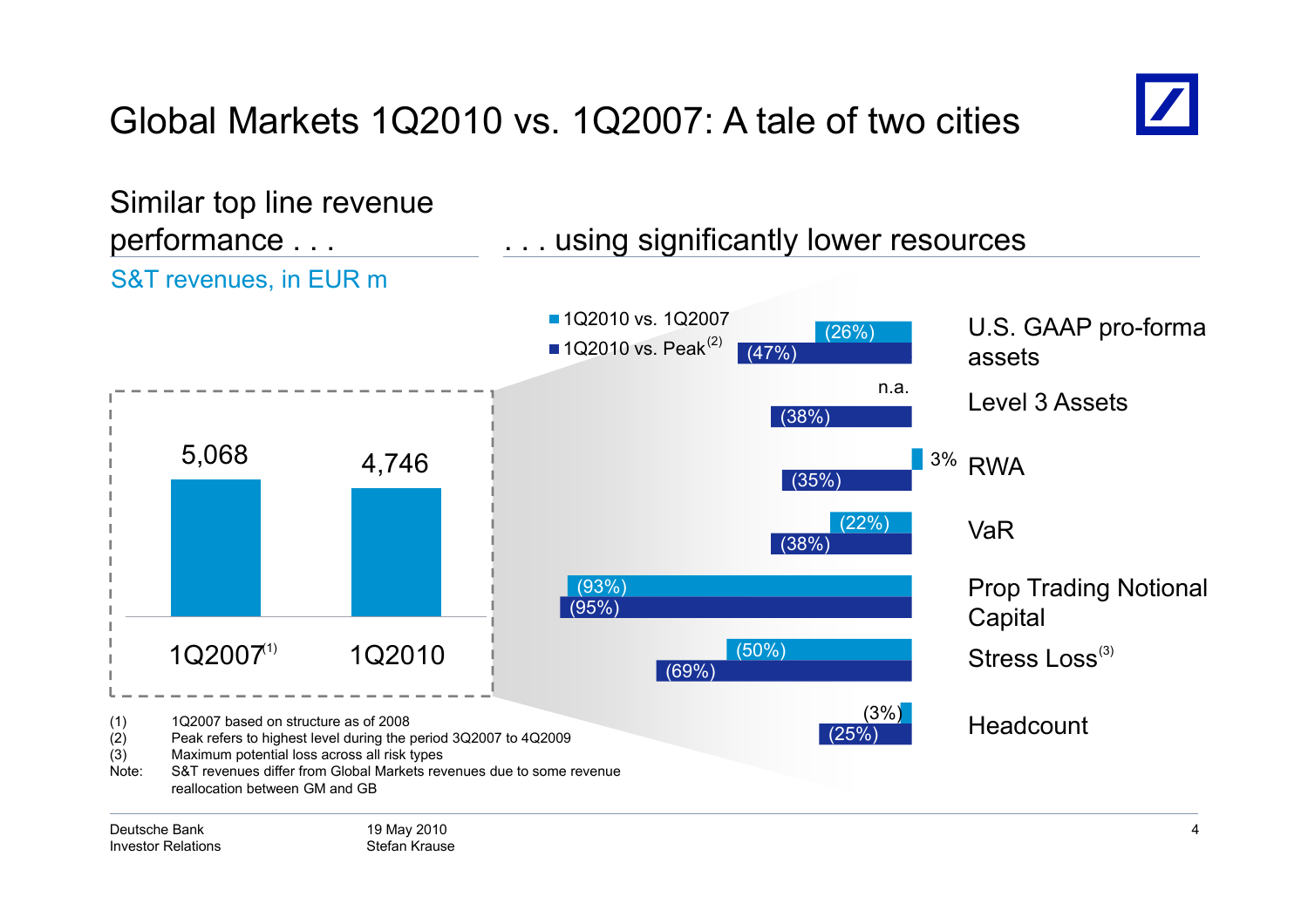### Reduced provisioning for credit losses In EUR m



Related to IAS 39 reclassified assets



Note: Divisional figures do not add up due to omission of Corporate Investments; figures may not add up due to rounding differences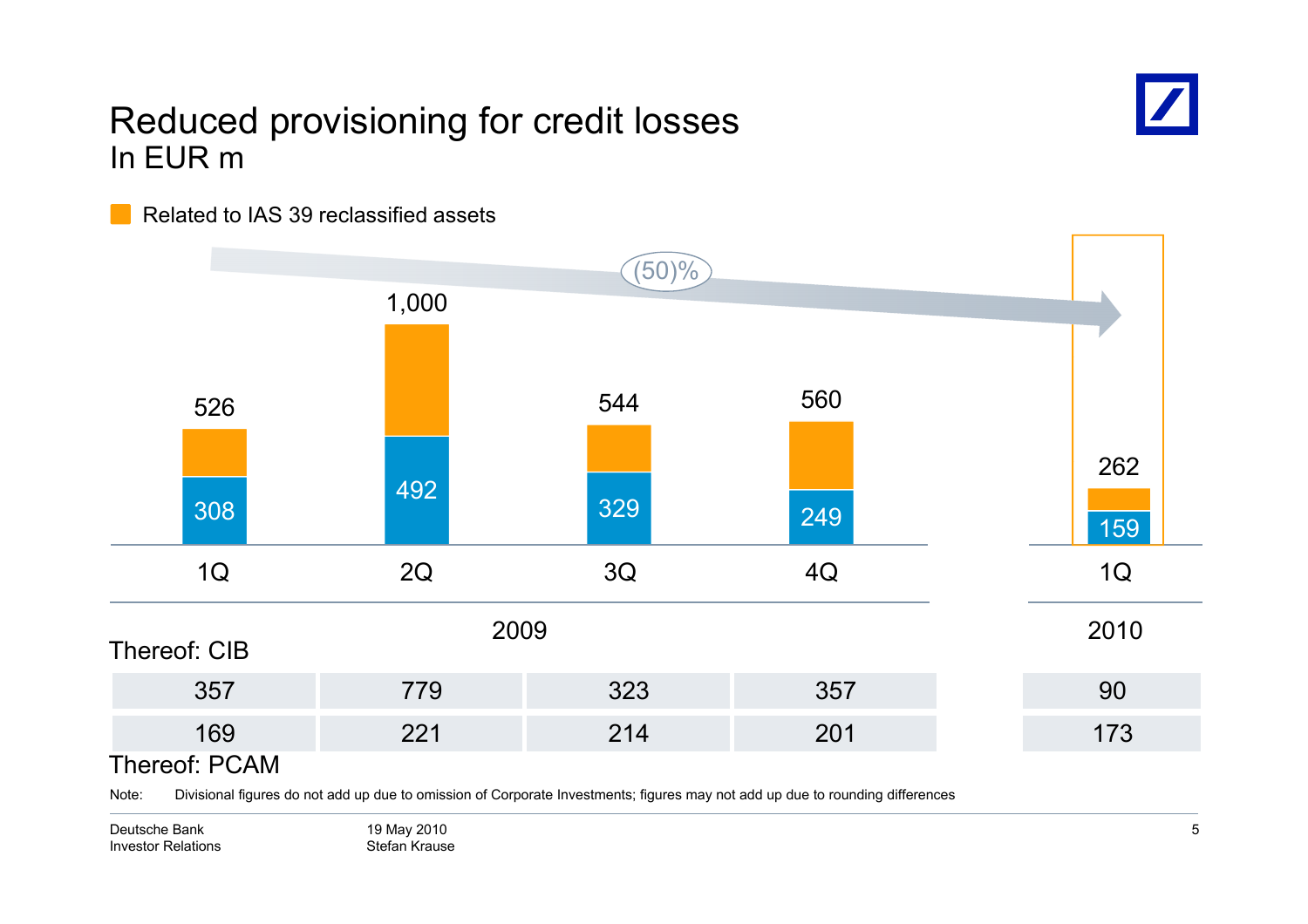### Tier 1 capital remains well above target





Note:: Core Tier 1 ratio = Tier 1 capital less hybrid Tier 1 capital divided by RWAs

(1) Includes Tier 1 capital deduction (including goodwill and other intangibles) of EUR 1.3 bn and EUR 17 bn RWA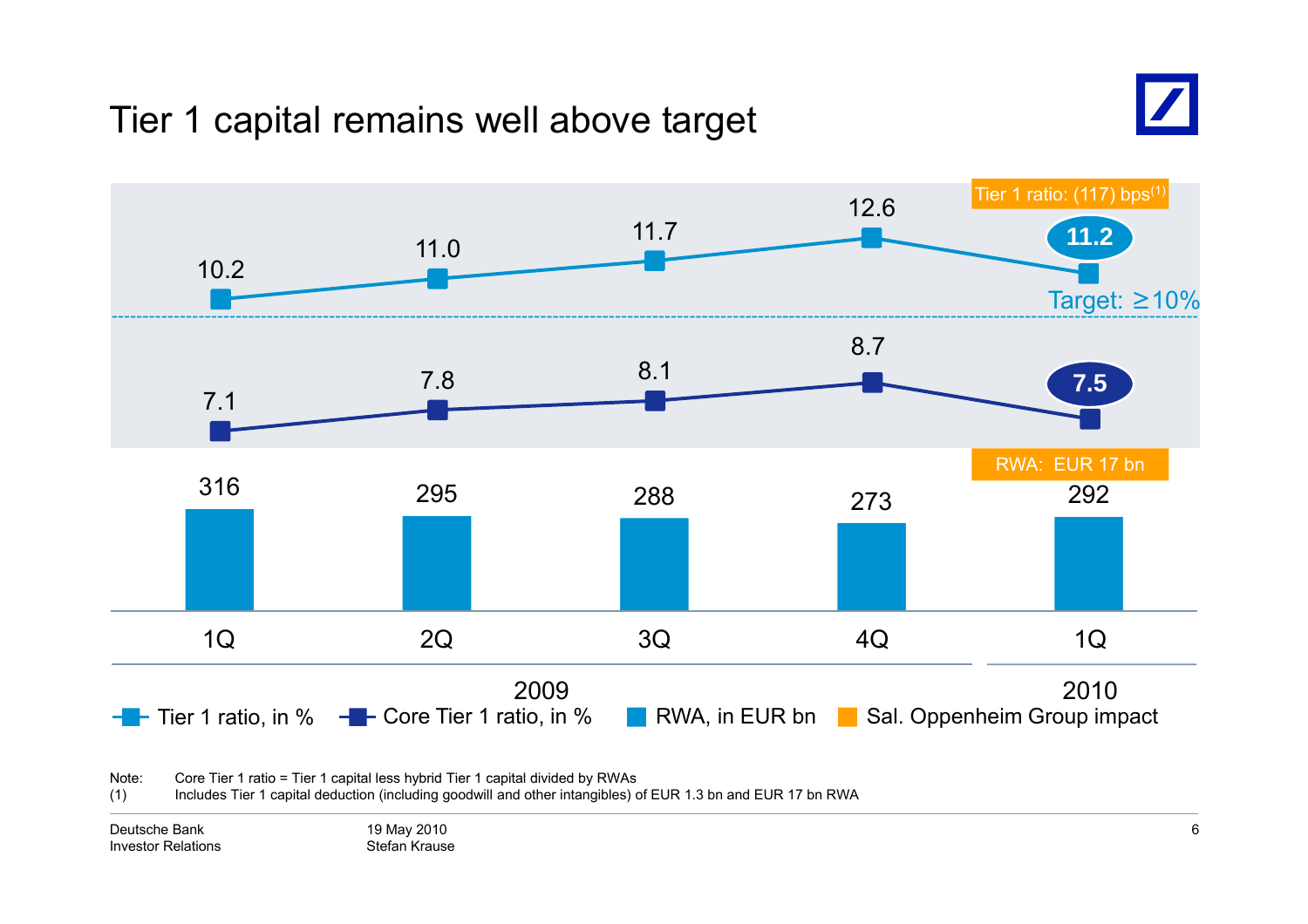

### 1A strong start to 2010: 1Q Highlights

# **2 Implementing Phase 4 of our management agenda**

3 Key current issues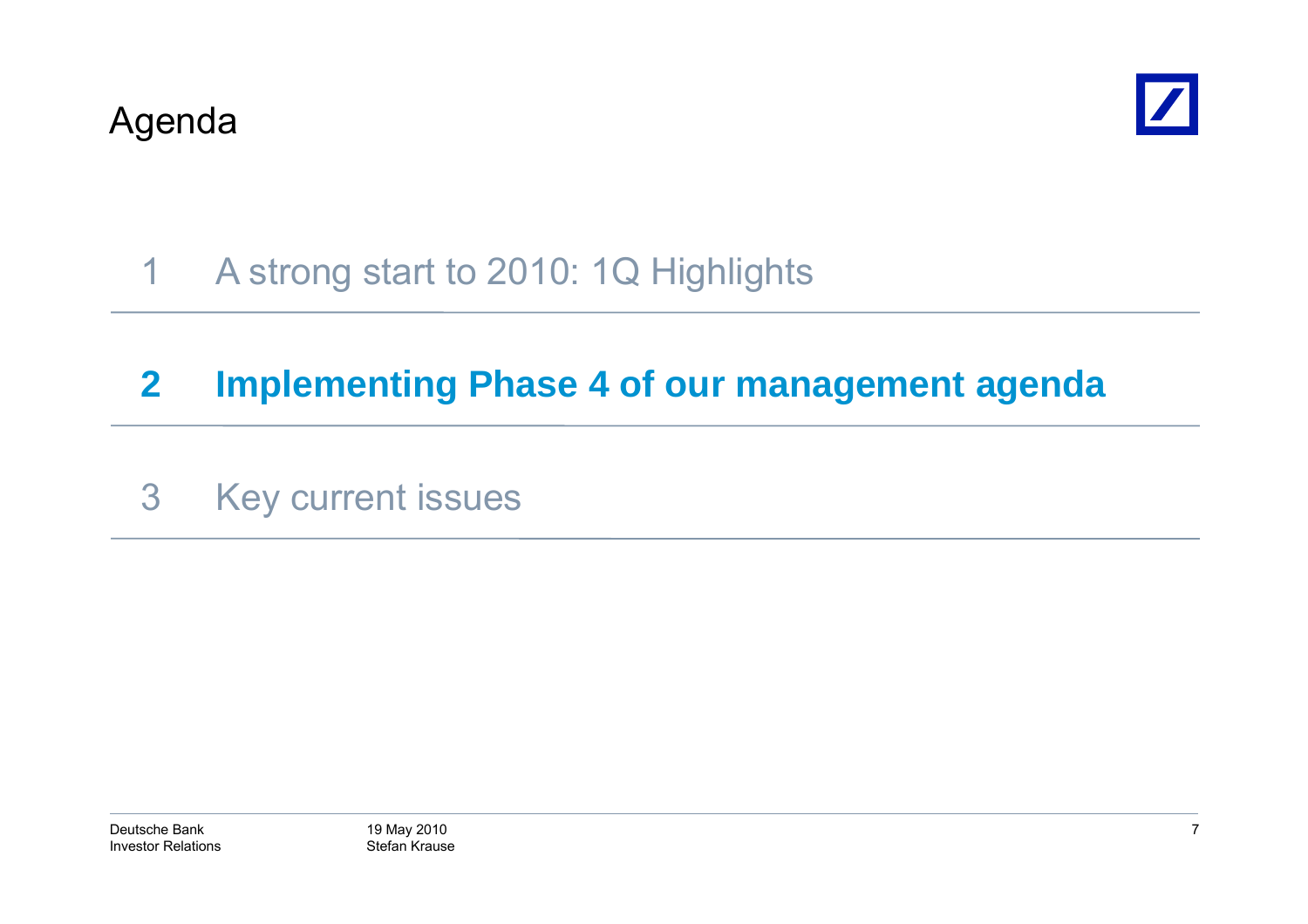Well placed to deliver on Phase 4



| <b>Management Agenda Phase 4</b>        |                                      |  |
|-----------------------------------------|--------------------------------------|--|
| $2009 - 2011$                           |                                      |  |
| Increase CIB profitability with renewed | <b>Focus on core PCAM businesses</b> |  |
| risk and balance sheet discipline       | and home market leadership           |  |
| Focus on Asia as a key driver           | Reinvigorate our                     |  |
| of revenue growth                       | performance culture                  |  |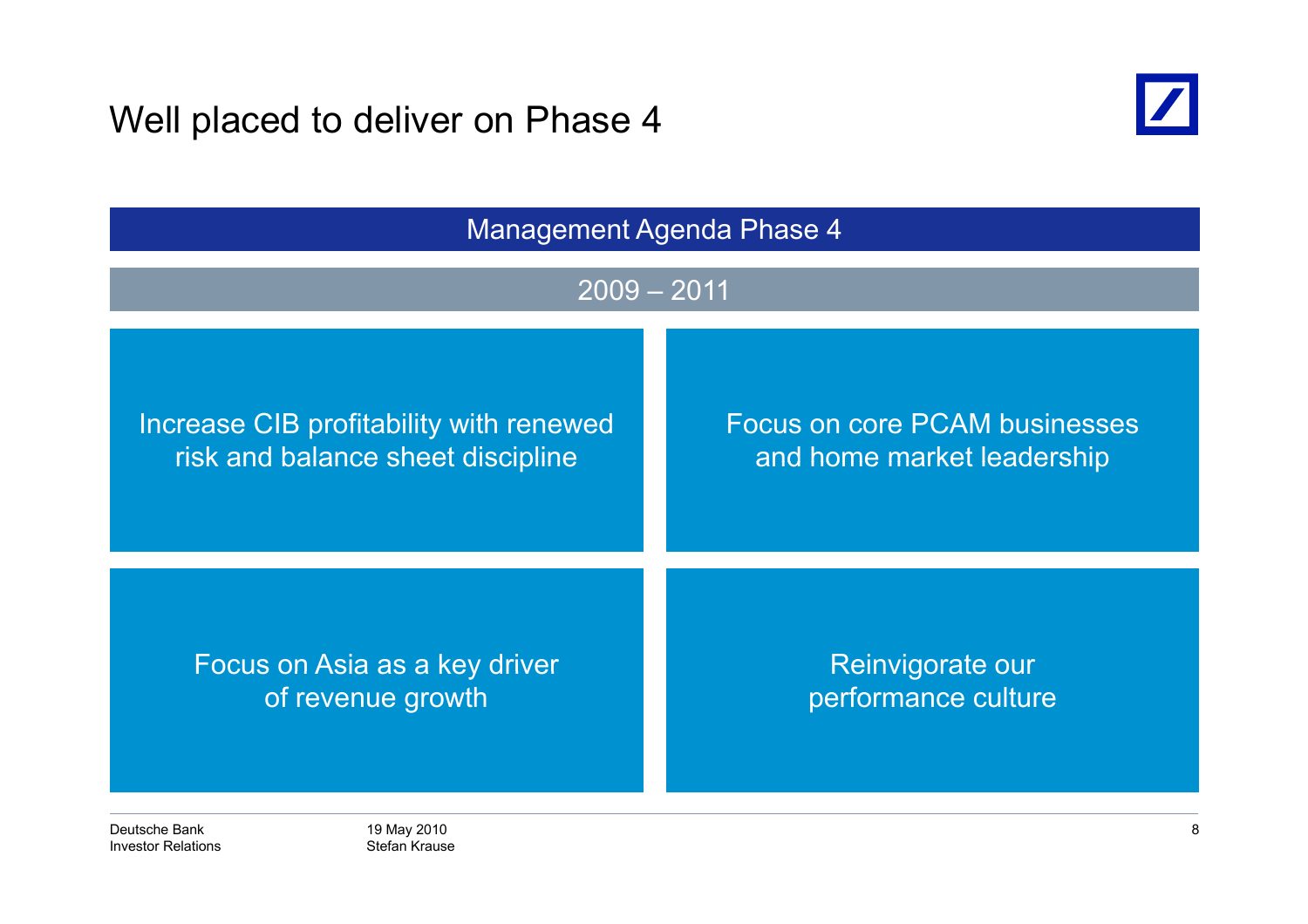### Phase 4: Financial potential



### Phase 4 potential 2011

| Revenue growth p.a.                      | $~1.8\%$           |
|------------------------------------------|--------------------|
| Income before income taxes, in EUR bn(1) | ~10.0              |
| Return on Equity <sup>(2)</sup>          | 25% over-the-cycle |
| Cost / income ratio                      | $~1.65\%$          |
| Tier 1 ratio                             | $\geq 10\%$        |
| Leverage $(3)$                           | $\leq$ 25x         |
|                                          |                    |

(1) Before Corporate Investments and Consolidations & Adjustments

(2) Pre-tax return on Average Active Equity

(3) Per target definition: Assets based on U.S.GAAP 'pro-forma'; total equity adjusted for FV gains / losses on DB issued debt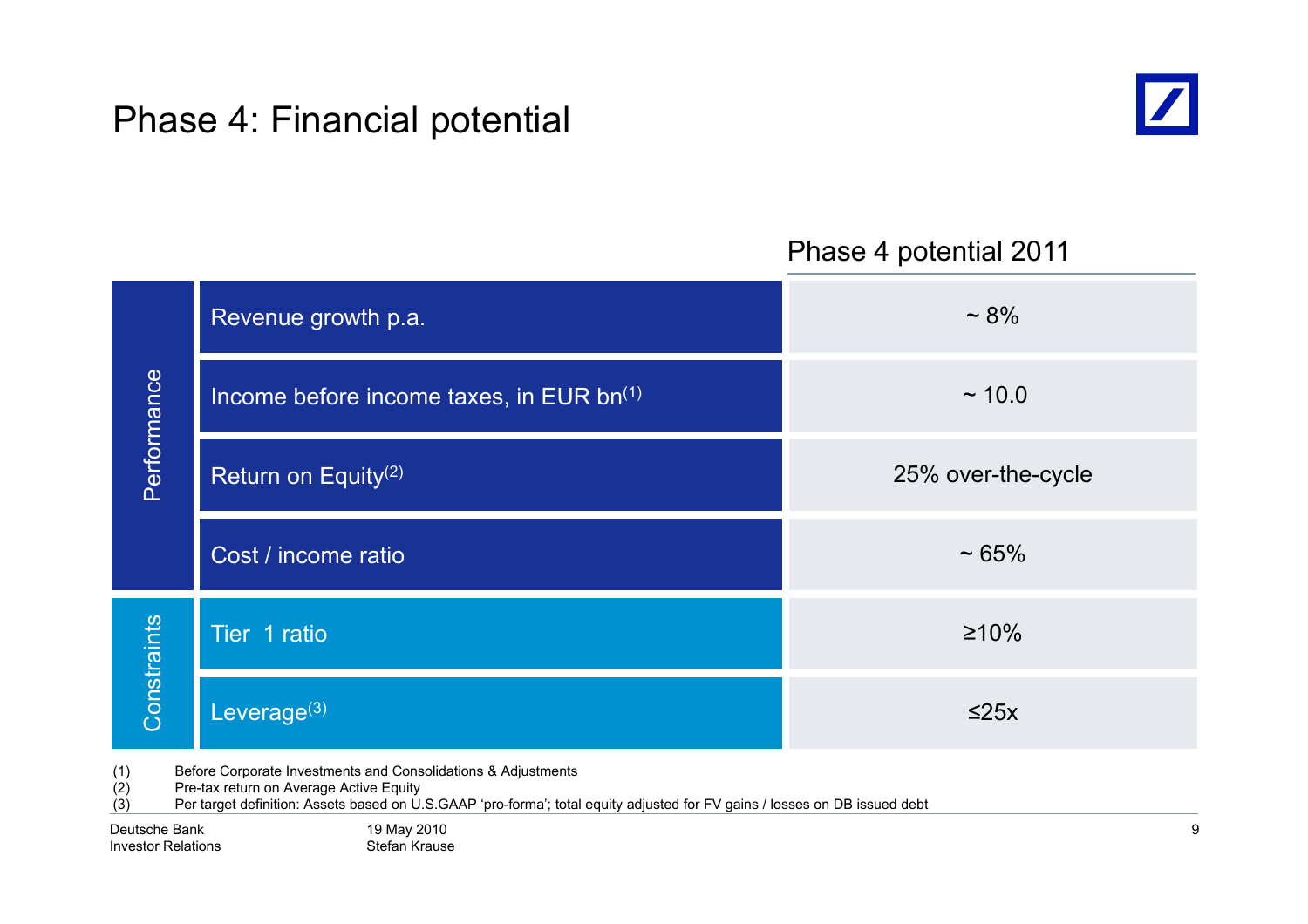## Phase 4: assumptions for 2010 – 2011



| Environmental | No further major market dislocations<br>Normalization of asset valuations<br>Global revenue fee pool: CAGR of 9% to a level slightly<br>below 9M2007 annualized<br>Margins remain higher than pre-crisis<br>$\overline{\phantom{a}}$<br>Interest rates normalization from 2nd half 2010<br>Global GDP growth $\geq$ 2% p.a. over the period |
|---------------|---------------------------------------------------------------------------------------------------------------------------------------------------------------------------------------------------------------------------------------------------------------------------------------------------------------------------------------------|
| Deutsche Bank | No significant further write-downs<br>Market share gains<br>$\hspace{0.1mm}-\hspace{0.1mm}$<br>EUR 1 bn efficiency gains out of infrastructure                                                                                                                                                                                              |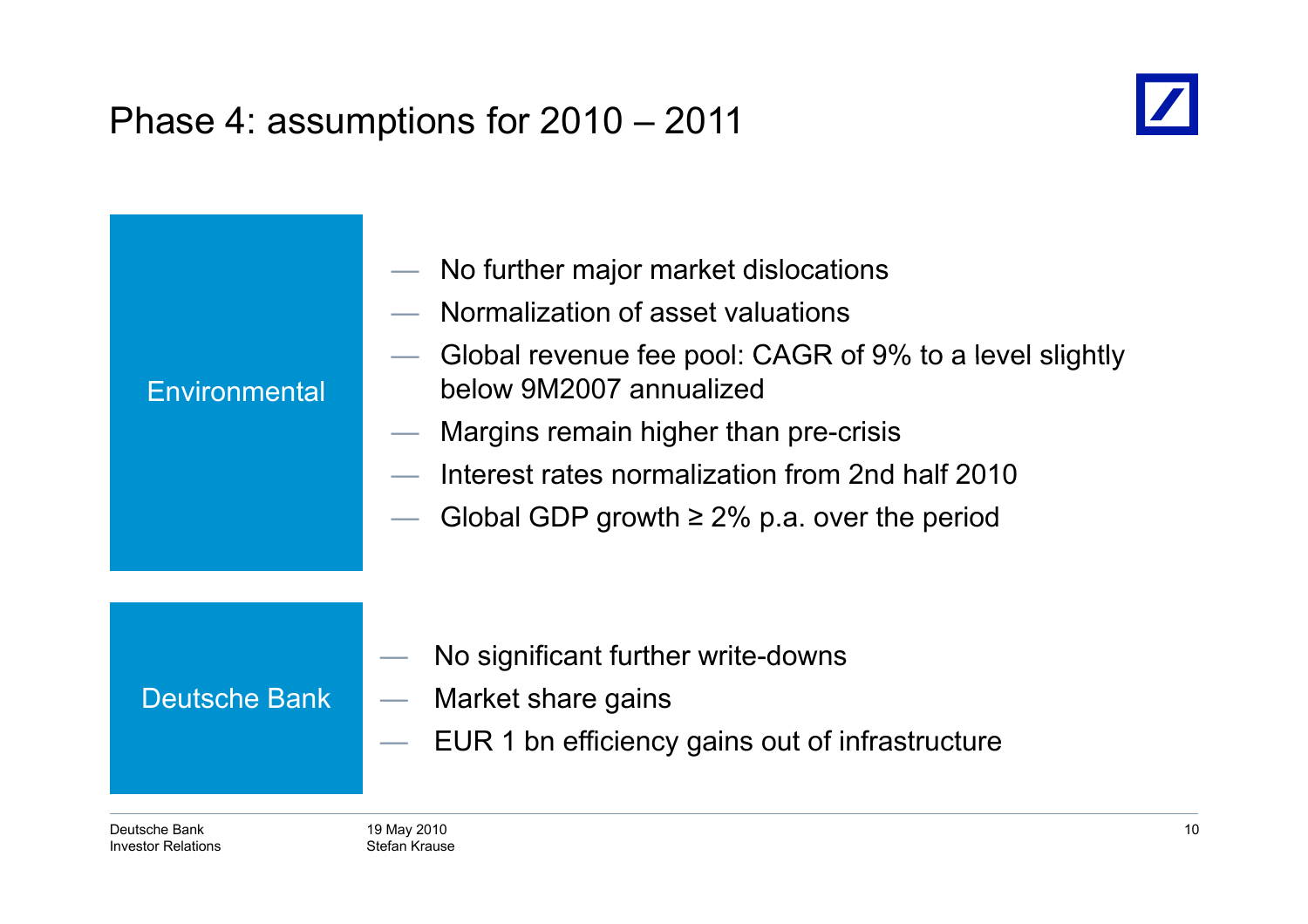### Phase 4: IBIT potential of business divisions In EUR bn



Phase 4 potential 2011

| <b>Corporate Banking &amp; Securities</b> | 6.3  |
|-------------------------------------------|------|
| <b>Global Transaction Banking</b>         | 1.3  |
| Asset and Wealth Management               | 1.0  |
| <b>Private &amp; Business Clients</b>     | 1.5  |
| <b>Total business divisions</b>           | 10.0 |

Note: Figures do not add up due to rounding differences

| Deutsche Bank             |
|---------------------------|
| <b>Investor Relations</b> |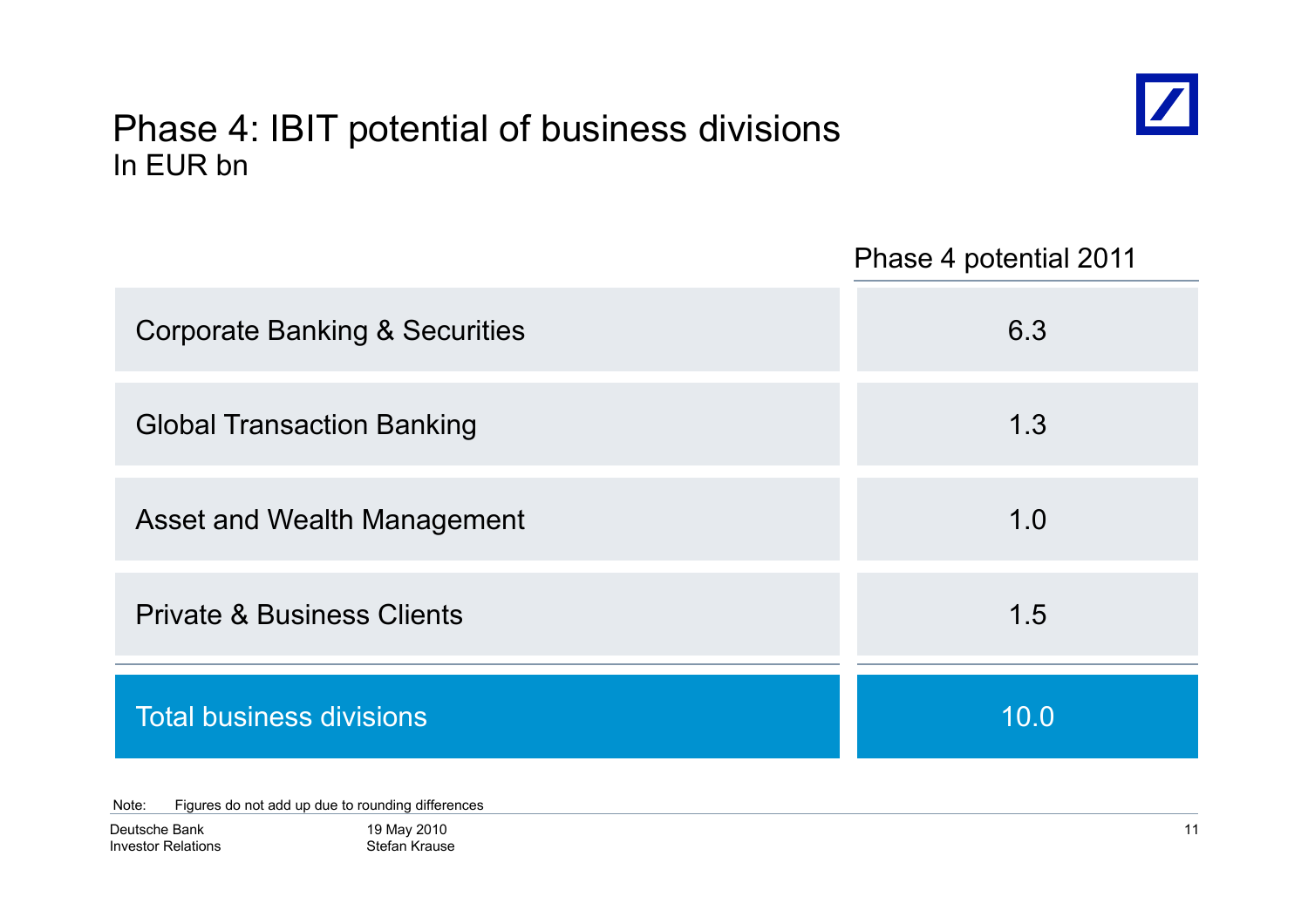

### 2011 potential: CB&S / Global Markets Income before income taxes, in EUR bn

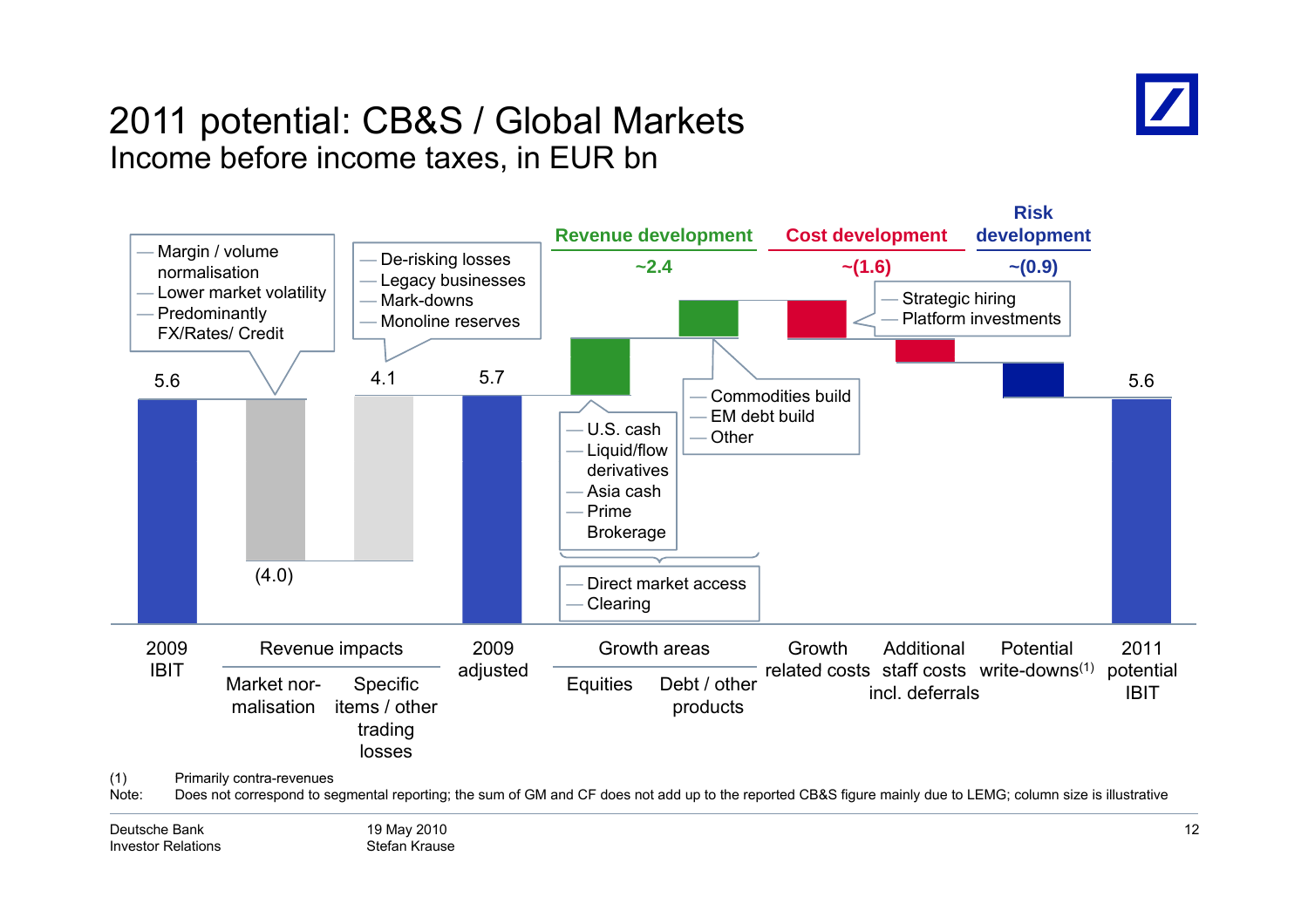

### 2011 potential: CB&S / Corporate Finance Income before income taxes, in EUR bn

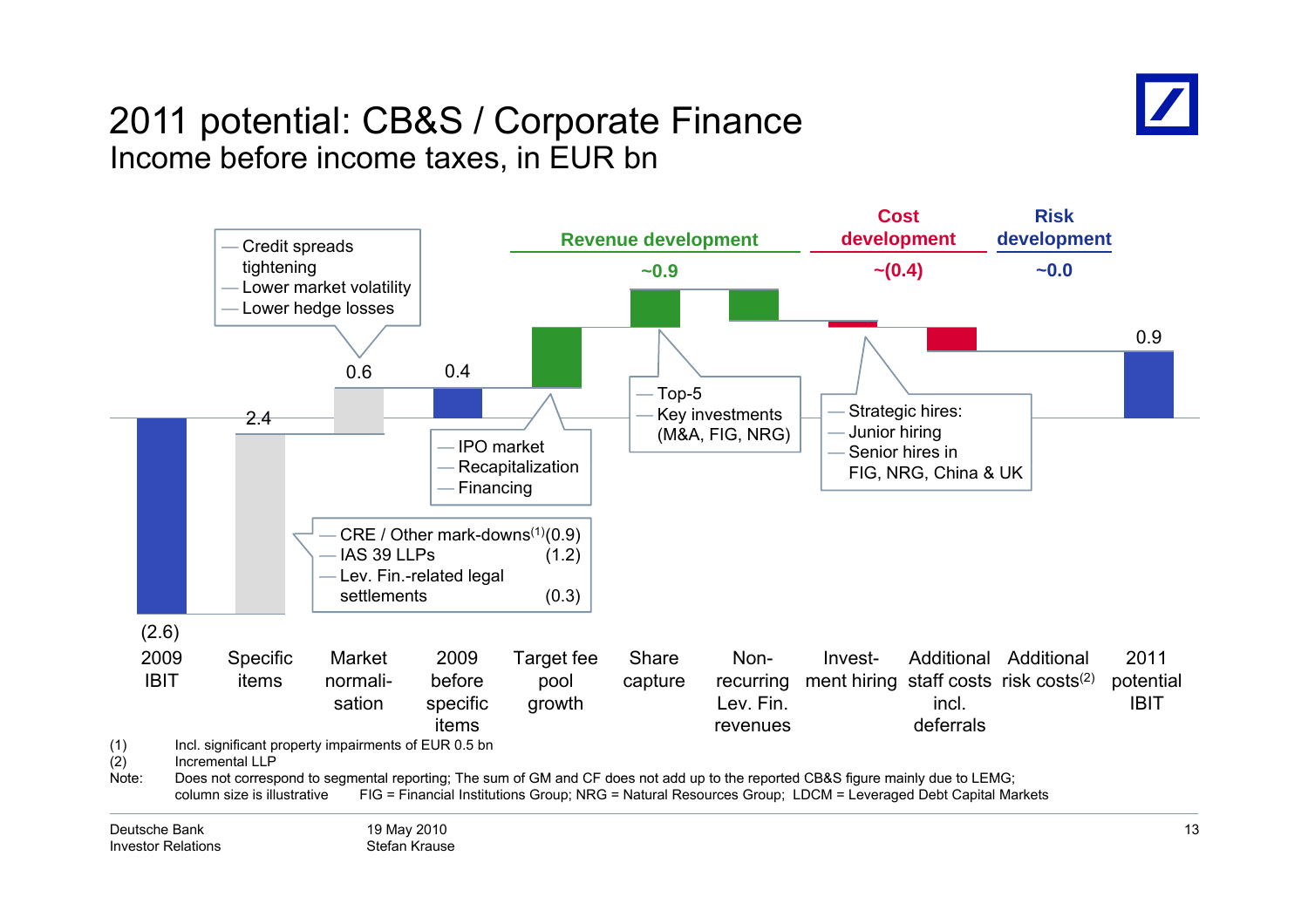

### 2011 potential: Global Transaction Banking Income before income taxes, in EUR bn

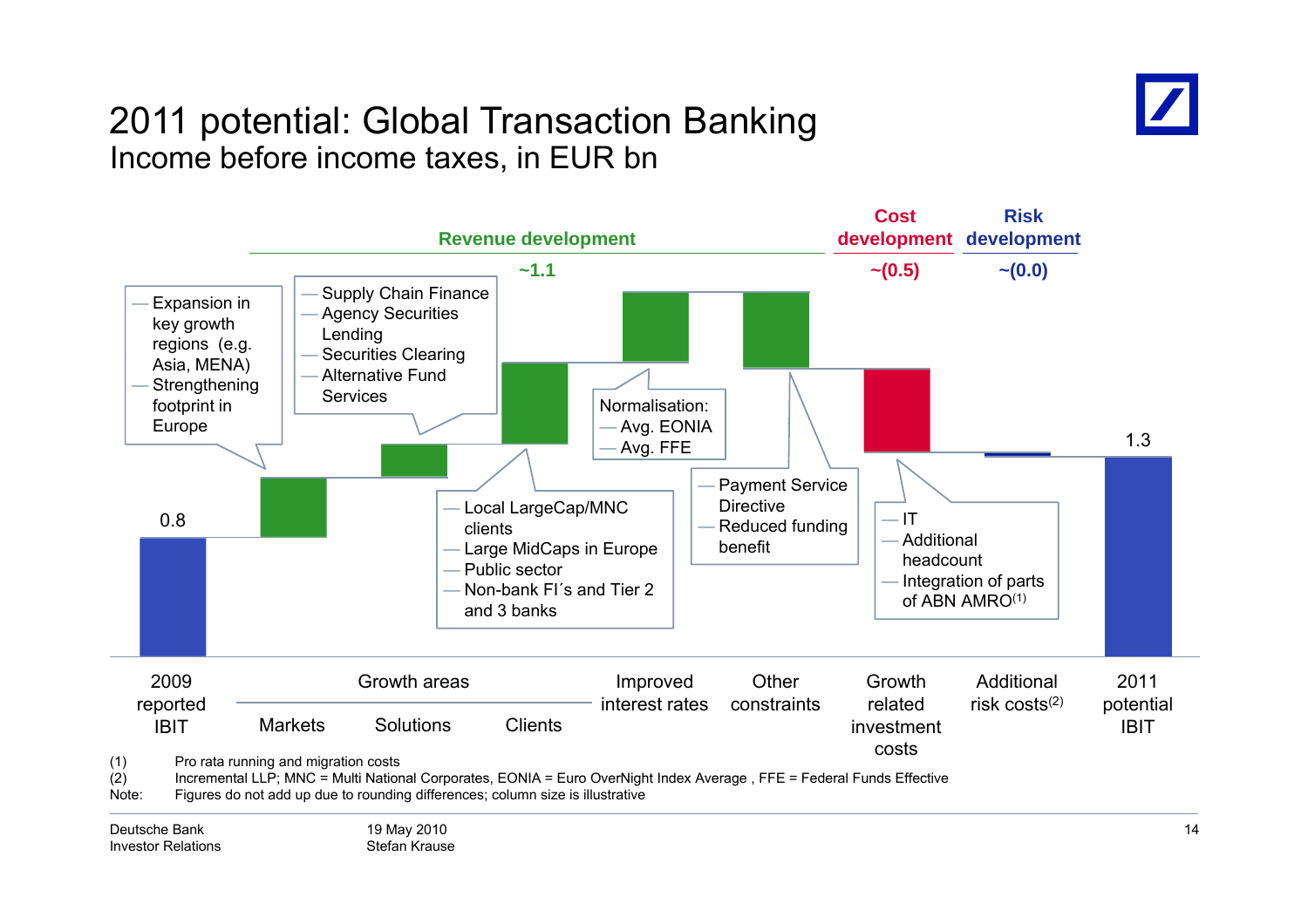### 2011 potential: Asset Management Income before income taxes, in EUR m  $\blacksquare$  assumes no appreciation of



equity indices 2010 - 2011



Note: Figures do not add up due to rounding differences; column size is illustrative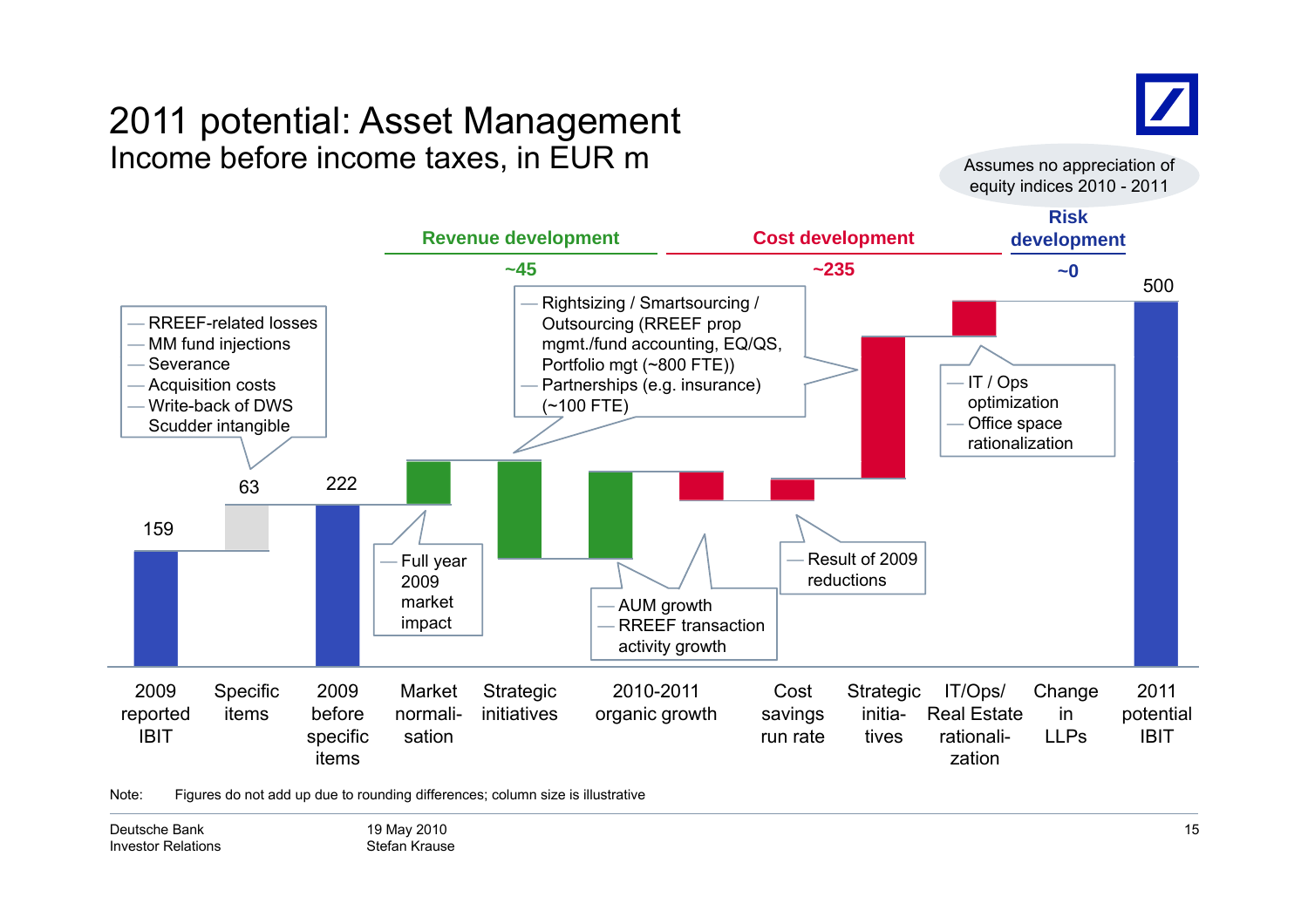

### 2011 potential: Private Wealth Management Income before income taxes, excluding effects from Sal. Oppenheim, in EUR m



Note: Figures do not add up due to rounding differences; column size is illustrative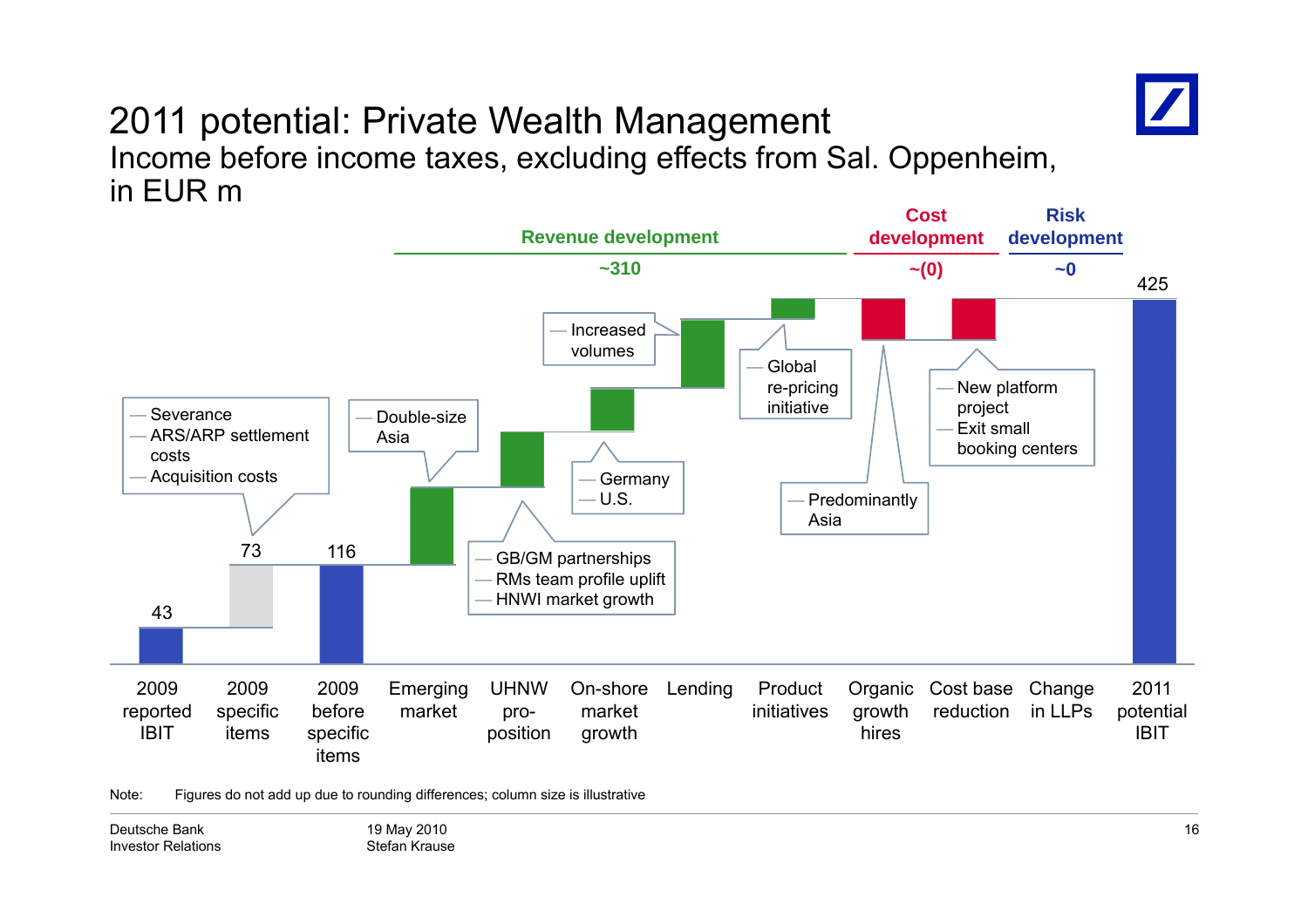

## Sal. Oppenheim: Dedicated strategy for each business activity

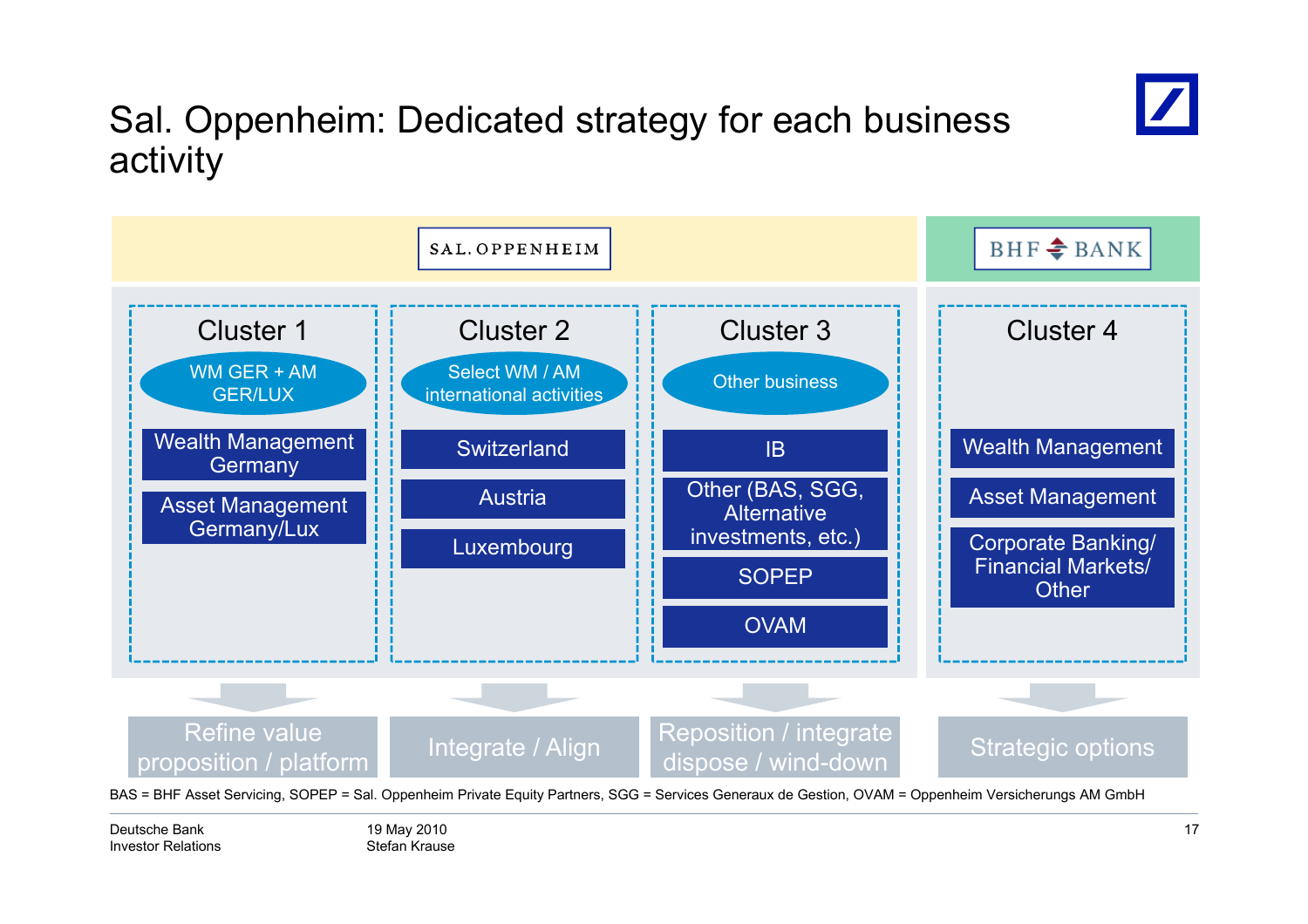## Sal. Oppenheim: Asset base



### 115 4845 $103^{(2)}$  $3^{(2)}$  105 127In EUR bn Invested assets have grown with only marginal net outflows (2) (2) 99  $\overline{9}$ 142 (3) 2  $(1)^{(4)}$ 34 38 **WM forei gn g IB, SOPEP, OVAM & otherBHF** Invested assets of core proposition(5) overall broadly stable 266 24 25 32 333<sup>3</sup> **Sal. Opp. WM entitiesSal. Opp. Institutional** OVAM first time integrated with invested assets of **Germany** and  $\overline{a}$  and  $\overline{a}$  and  $\overline{a}$  and  $\overline{a}$  and  $\overline{a}$  and  $\overline{a}$  and  $\overline{a}$  and  $\overline{a}$  and  $\overline{a}$  and  $\overline{a}$  and  $\overline{a}$  and  $\overline{a}$  and  $\overline{a}$  and  $\overline{a}$  and  $\overline{a}$  and  $\overline{a}$  and Cluster 1 Cluster Cluster 2 Dec 2008Δ NNM Δ Adjust-Δ Market Dec  $ments<sup>(3)</sup>$ 2009Δ NNM Δ Adjust-Δ Market Mar  $ments<sup>(3)</sup>$ 2010EUR 12 bn in 1Q2010 Cluster<sub>3</sub> Cluster<sub>4</sub>

### Invested assets development Sal. Oppenheim Group $^{\left(1\right)}$   $\;$  Observations

Note: Invested assets of cluster 1 and 2 allocated to PWM; SOPEP = Sal. Oppenheim Private Equity Partners, OVAM = Oppenheim Versicherungs AM GmbH

(1) Invested assets according to DB definition

(2) Excludes OVAM EUR 12 bn invested assets

(3) Acquisitions, disposals and reclassifications

(4) 1 January 31 March 2010 –

(5) Wealth Mgt. Germany, Asset Mgt. Germany/Luxembourg, Wealth and Asset Mgt. Switzerland, Austria and Luxembourg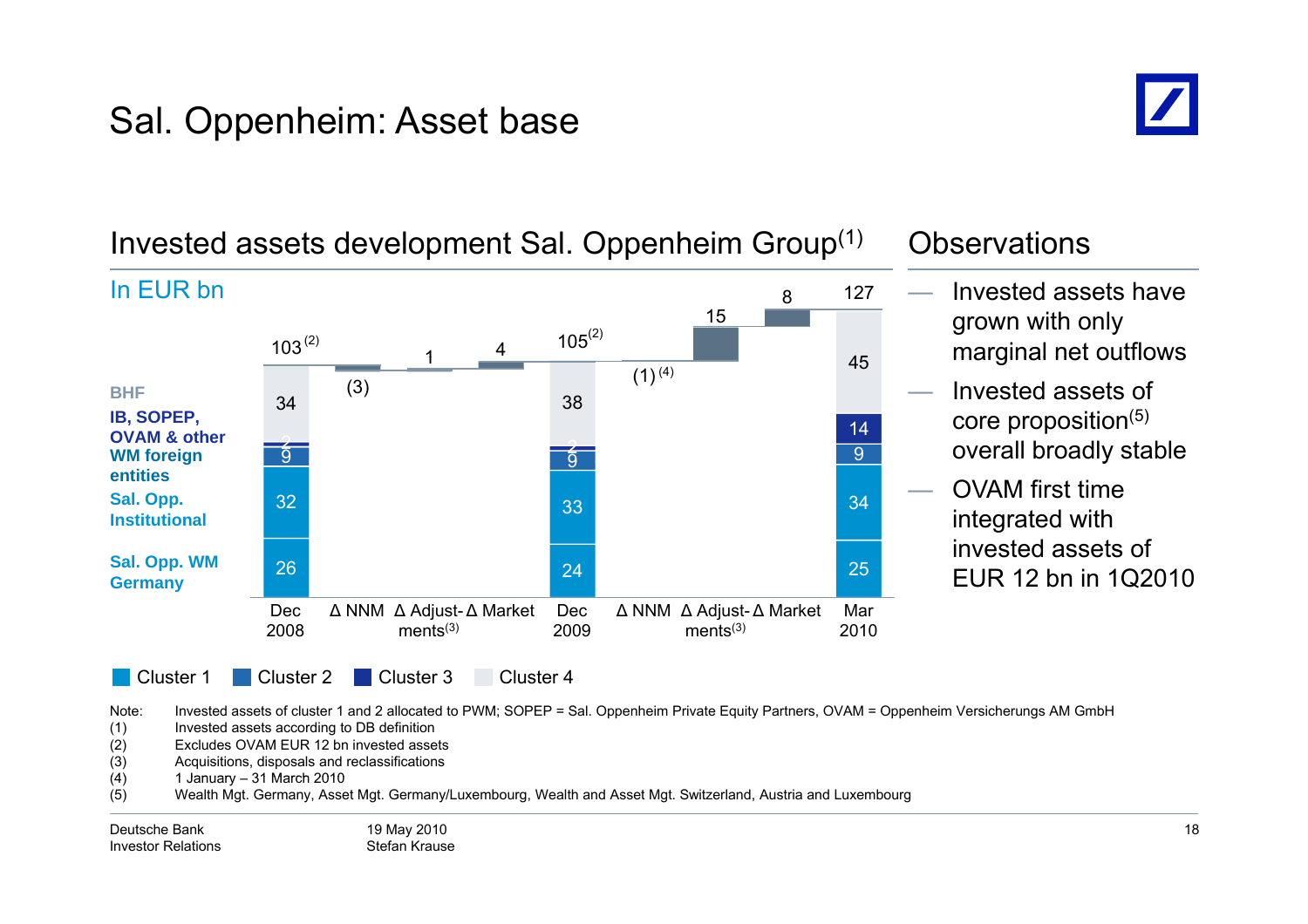### $\boxed{\mathbb{Z}}$ PWM and Sal. Oppenheim: Benefits, synergies and outlook

|                                                | Undisputed leadership in Private Wealth Management in Germany                                                           |
|------------------------------------------------|-------------------------------------------------------------------------------------------------------------------------|
|                                                | Complementary client profile, particularly in the UHNWI client segment                                                  |
| <b>Strategic</b><br>impact                     | Second wealth management proposition with strong brand complementing business<br>portfolio at the top end of the market |
|                                                | Expansion of Deutsche Bank's non-investment banking activities                                                          |
|                                                | Diversification of Deutsche Bank's earnings mix                                                                         |
|                                                | Short-term (2010 / 2011) significant impact from integration and exit costs, including                                  |
| <b>Financial</b><br>impact /<br><b>Outlook</b> | severance                                                                                                               |
|                                                | Positive contribution from 2012 onwards                                                                                 |
|                                                | Substantial upside potential                                                                                            |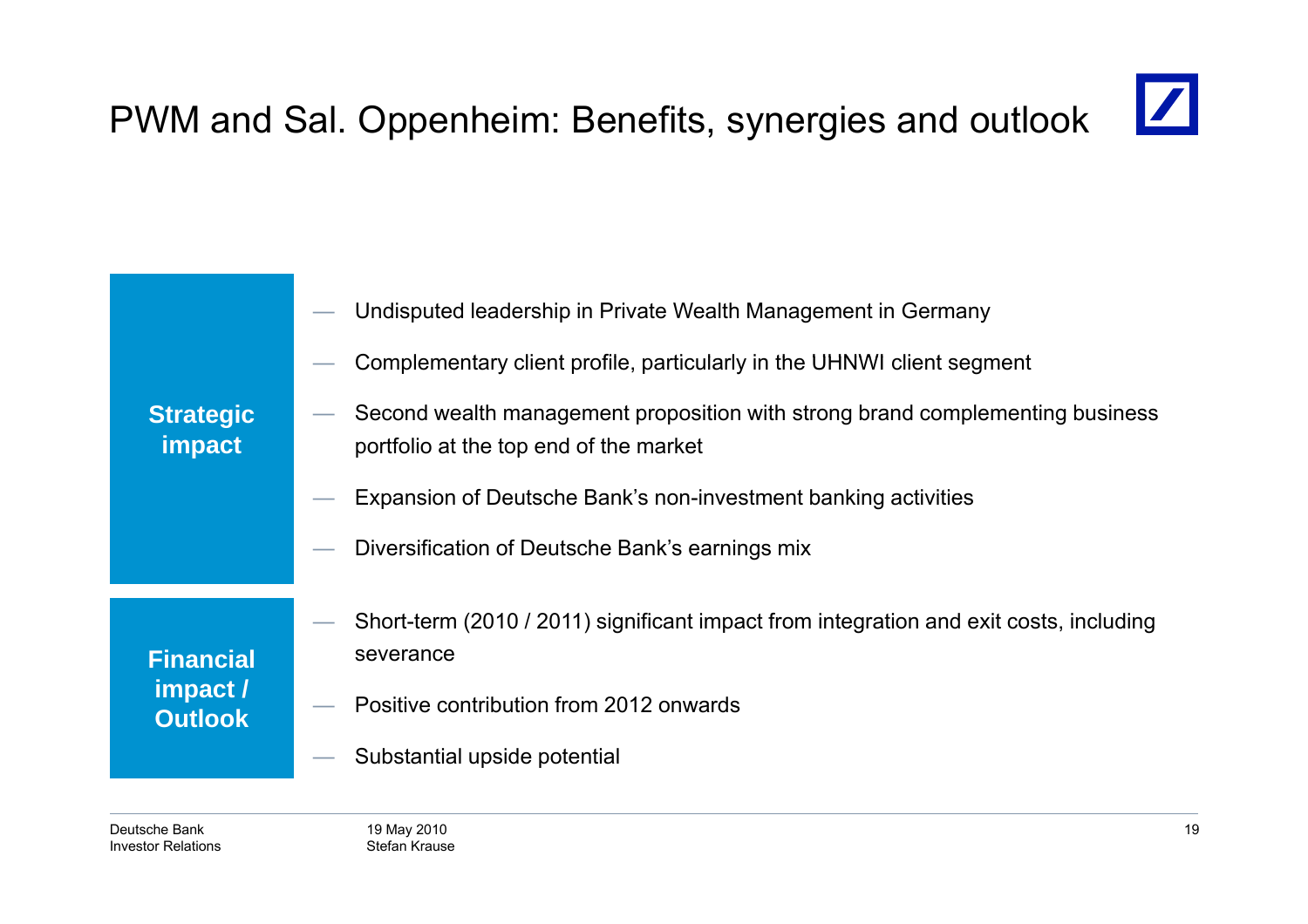### 2011 potential: Private & Business Clients Income before income taxes, in EUR bn

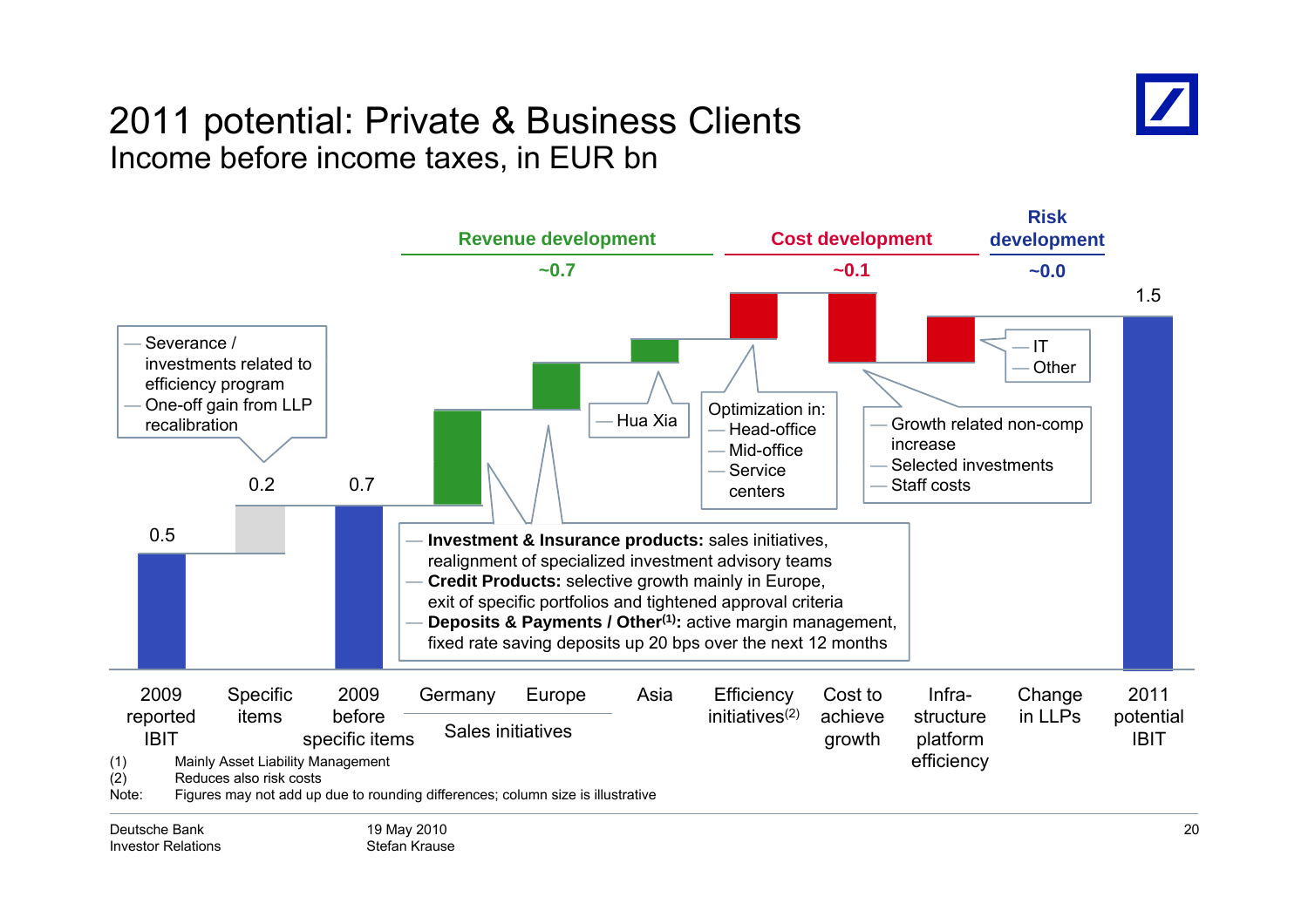

### Complexity reduction program: Further strengthen competitive position



Note: DB: 2002-2005 based on U.S. GAAP, from 2006 onwards based on IFRS

(1) Peer group includes BNP Paribas, Citi, Credit Suisse, Goldman Sachs, JPMorgan Chase, Morgan Stanley, UBS, Merrill Lynch (until 2006), Lehman Brothers (until 2007), BoA (since 2008), 2007 excluding Citi and UBS, 2008 excluding UBS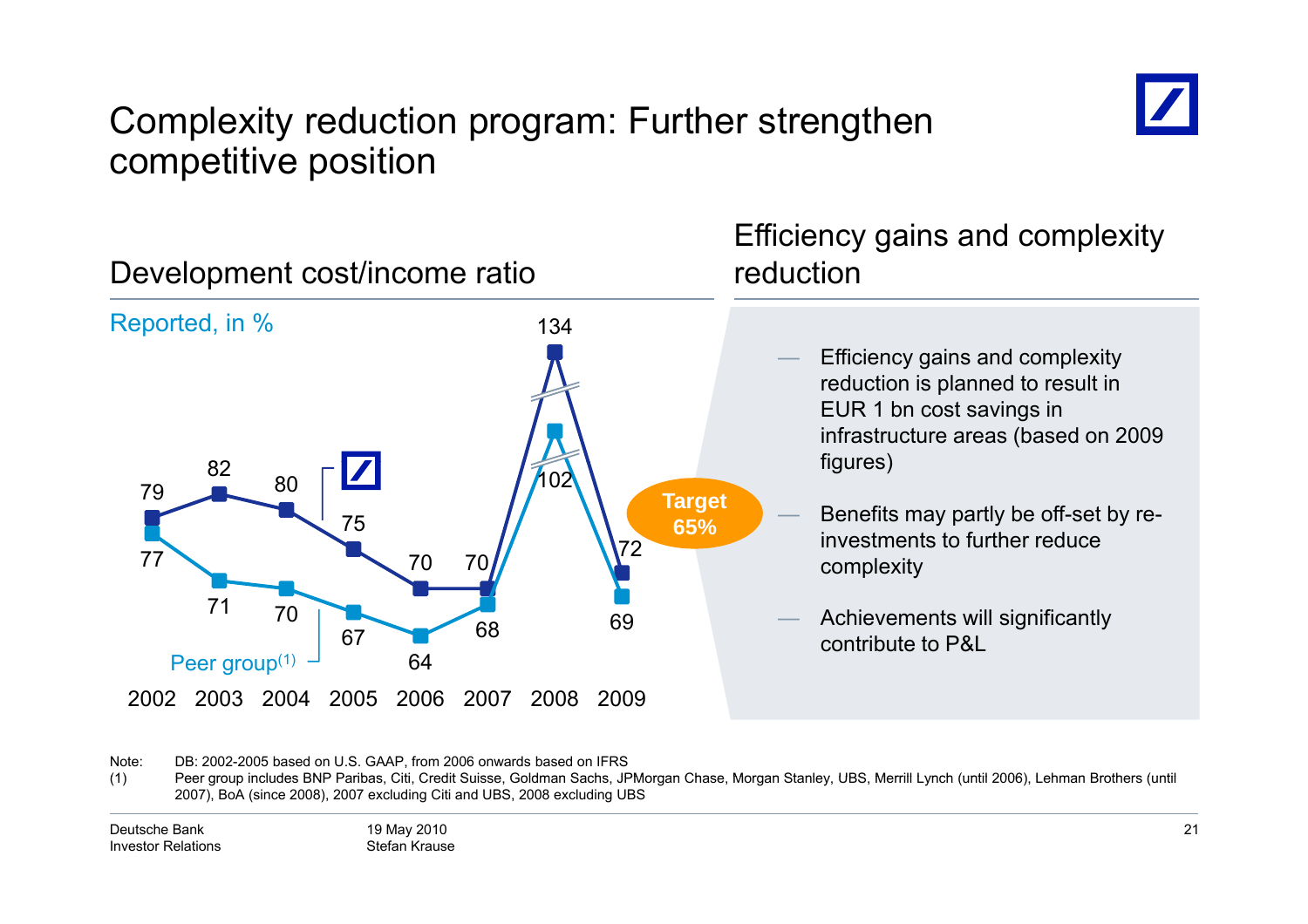

Complexity reduction program: Structured process to achieve EUR 1 bn efficiency gains by end of 2011



- Leverage best practices to reduce complexity
- —— Drive continuous improvement in operating procedures
- Align processes and gain synergies
- Strengthen cost management culture
- Improve operating leverage and costincome ratio

### Objectives and a control of the Achievements

- Process and governance structure set up and committed
- $\sim$ 200 initiatives within business divisions and infrastructure functions defined
- Existing initiatives centrally listed, quantified and further developed
- EUR ~550 m efficiency gains already committed(1)

<sup>(1)</sup> Initiatives in Legal, Risk & Capital, Global Business Services, Technology/IT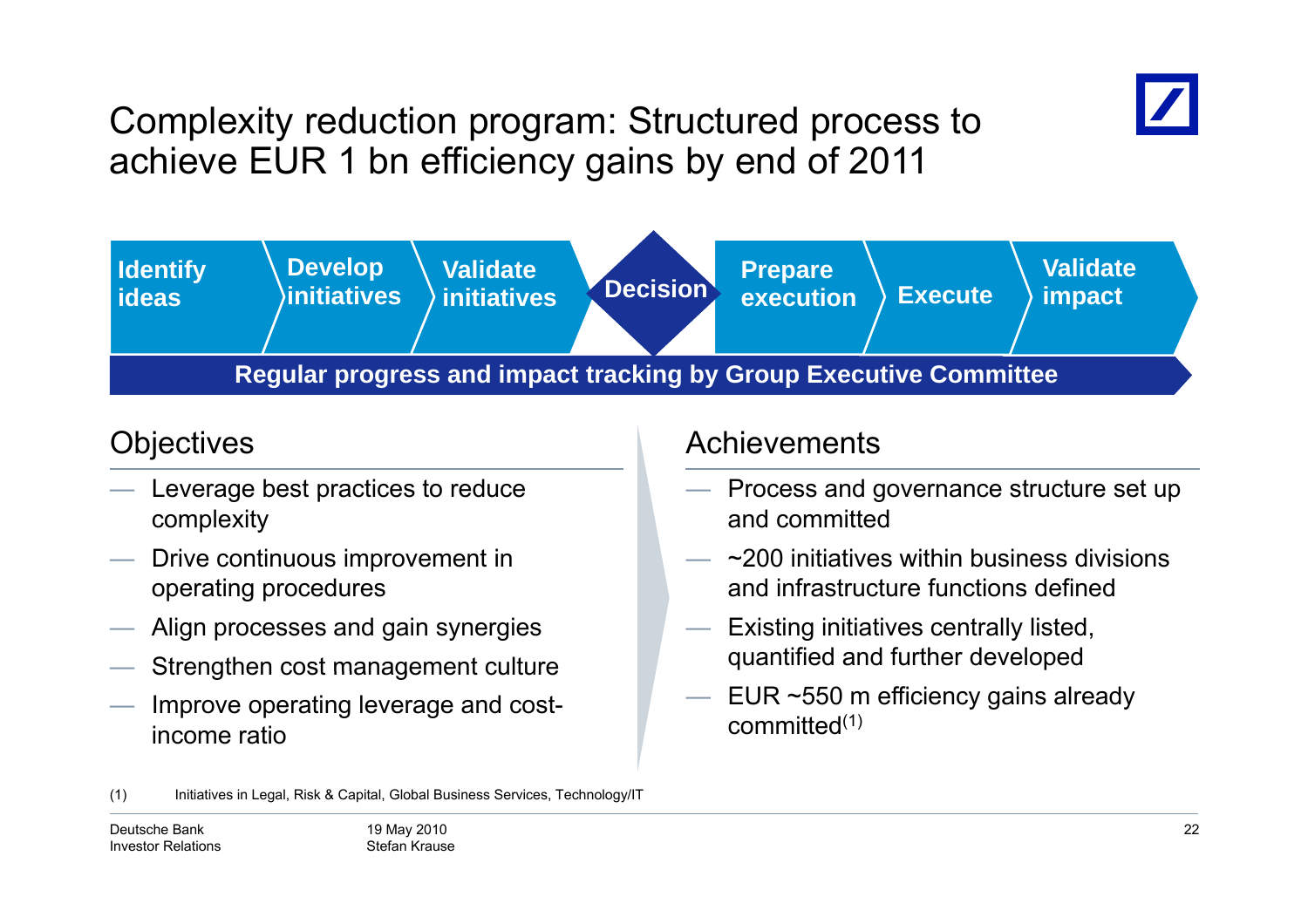### Cost and infrastructure efficiency: examples of initiatives In EUR m Illustrative in the second service in the second service in the service in the lillustrative



End 2011 potential

| Function / area                           | <b>Key levers</b>                                                                                                                                                                                                                                                                                                                           | run-rate cost saving |
|-------------------------------------------|---------------------------------------------------------------------------------------------------------------------------------------------------------------------------------------------------------------------------------------------------------------------------------------------------------------------------------------------|----------------------|
| Technology / IT                           | Functional alignment of IT operating model:<br>Elimination of duplication<br>Functional integration and standardisation of<br>processes (app. dev., production mgt.)<br>Maximising value from of vendor management and<br>outsourcing<br>Maximum benefit of low-cost locations<br>Platform efficiencies (Berliner Bank, GTB<br>integration) | $\approx$ 200 - 250  |
| <b>Global Business</b><br><b>Services</b> | Transition to next generation operating model:<br>Lean process redesign<br>Further use of low-cost locations<br>Continued standardisation of processes<br>Automation (elimination of manual processes)                                                                                                                                      | $\approx$ 150-200    |
| Legal, Risk & Capital                     | Implementation of Global Efficiency Model:<br>Redefine core and optimise non-core activities<br>Strict risk / return discipline in portfolio / coverage<br>Integrated delivery model<br>Increase outsourced footprint                                                                                                                       | $\approx$ 100        |
| Deutsche Bank                             | 19 May 2010                                                                                                                                                                                                                                                                                                                                 | 23                   |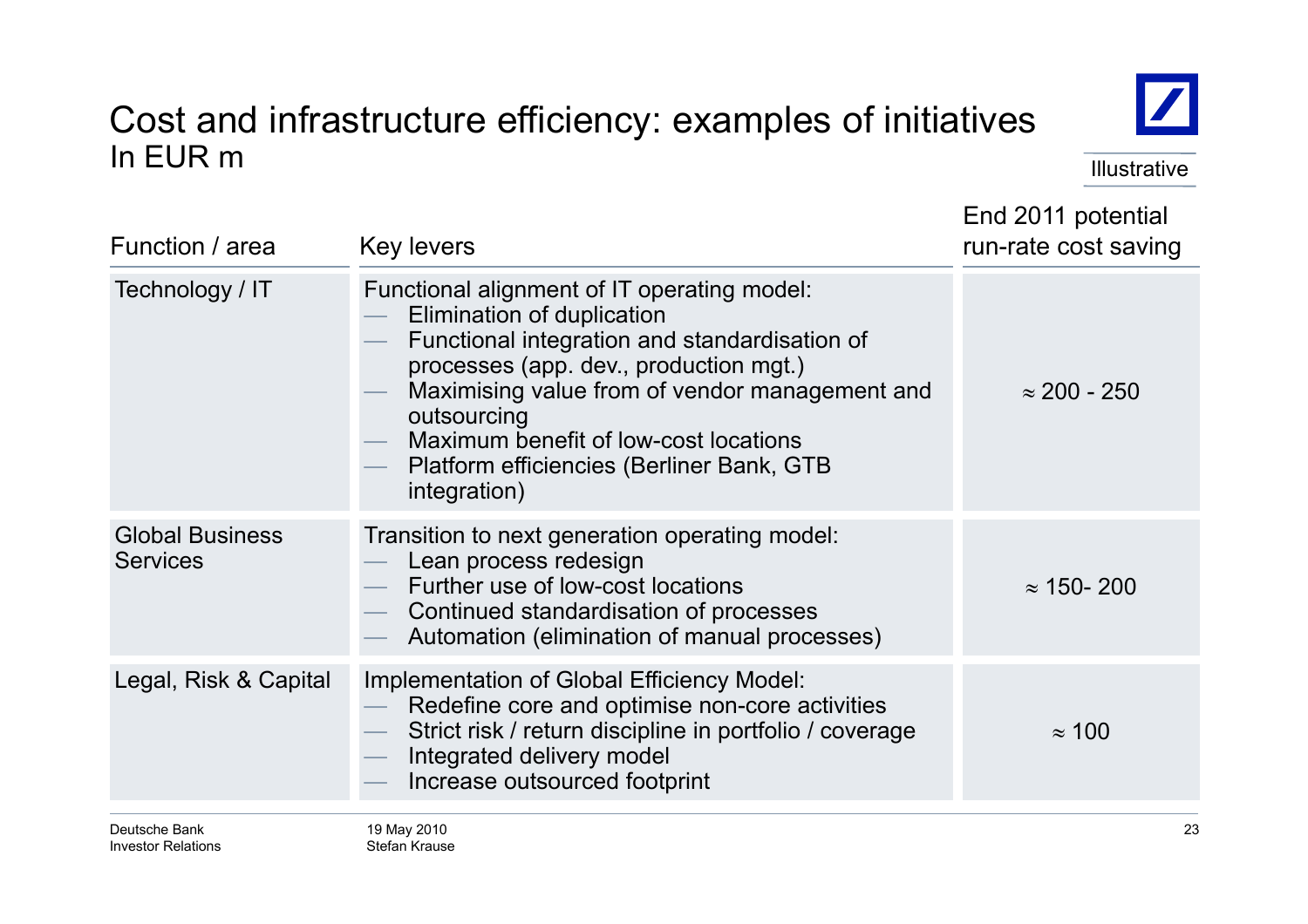### On track to achieve 2011 tar gets Income before income taxes, in EUR bn



|                                                 | 1Q2010<br>reported | Phase 4<br>potential<br>2011 | Prospects / Key features                                                                                                   |
|-------------------------------------------------|--------------------|------------------------------|----------------------------------------------------------------------------------------------------------------------------|
| Corporate Banking &<br><b>Securities</b>        | 2.6                | 6.3                          | Capture client flow / market share with prudent risk<br>taking<br>Record performance in traditionally strong first quarter |
| <b>Global Transaction</b><br><b>Banking</b>     | 0.1                | 1.3                          | Expansion in key regions and client sectors<br>Upside potential from interest rate increase                                |
| <b>Asset and Wealth</b><br>Management           | (0.0)              | 1.0                          | AM: Benefits from right-sizing the platform<br>PWM: Exploit undisputed home market leadership<br>and grow Asia             |
| <b>Private &amp; Business</b><br><b>Clients</b> | 0.2                | 1.5                          | Reap benefits from sales initiatives in Germany and<br>Europe<br>Positive impact from efficiency measures                  |
| <b>Total business divisions</b>                 | 2.9                | 10.0                         |                                                                                                                            |

Note: Figures may not add up due to rounding differences

Deutsche BankInvestor Relations 19 May 2010 Stefan Krause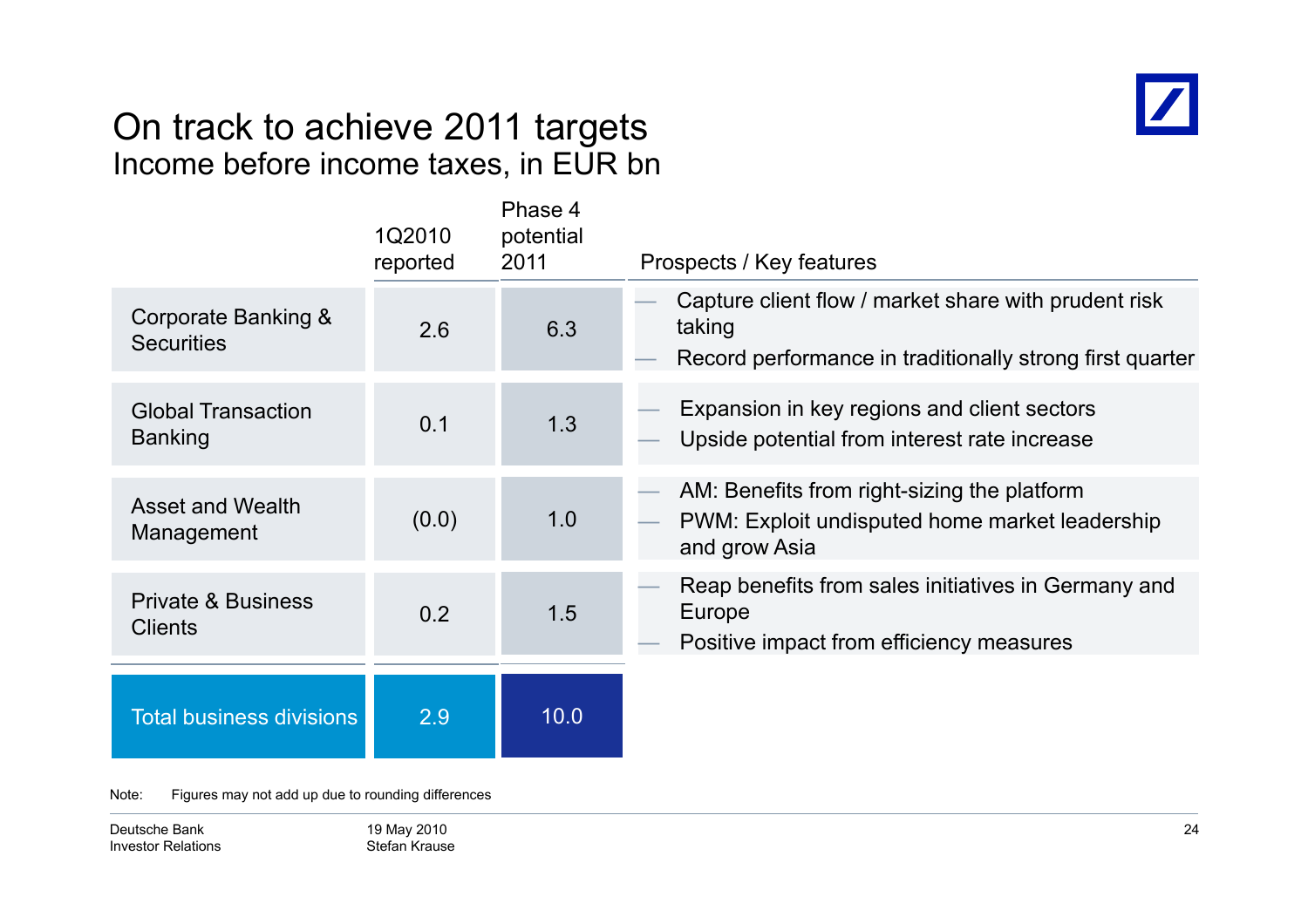

### 1A strong start to 2010: 1Q Highlights

- 2 Implementing Phase 4 of our management agenda
- **3 Key current issues**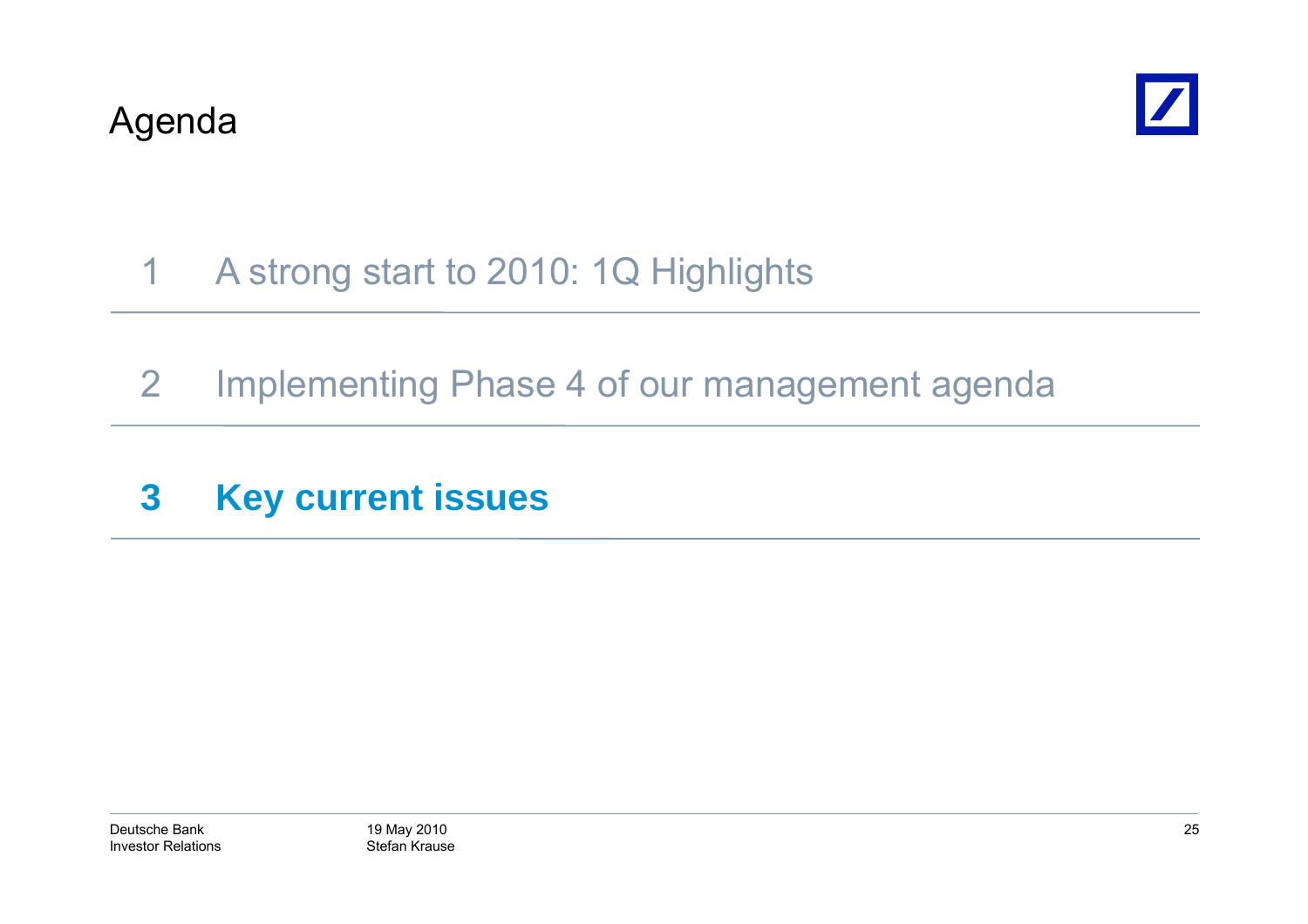## The changing environment: current issues



- Basel Committee consultative document
	- Capital / capital eligibility
	- Leverage
	- Liquidity
	- $\hspace{.1cm}$  Counterparty credit risk  $\hspace{.1cm}$   $\hspace{.1cm}$
	- Countercyclical capital buffers
	- Timeline for implementation

### Consultation phase **Proposal / discussion phase**

- National capital requirements
	- Structure and capitalization of legal entities
	- $-$  Asset allocation
	- $-$  Allocation of operations
	- Sources and means of funding
- "Living wills"
- U.S. balance sheet levy
- — U.S. / EU proposed reforms
	- Proprietary trading
	- Hedge funds
	- Private equity / principal investments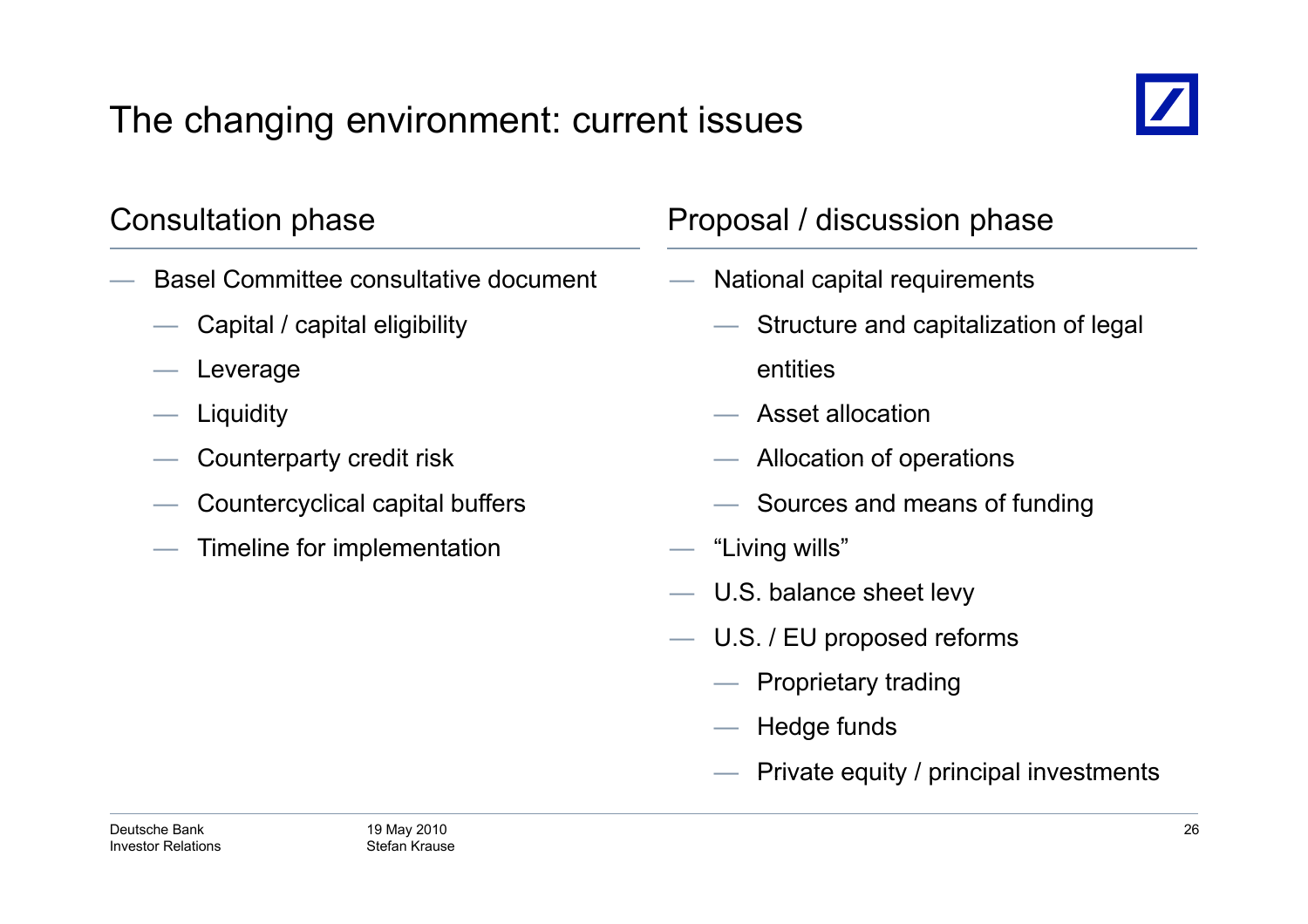### Tier 1 capital and RWA development In EUR bn



Tier 1 capital and 1 and 1 and 1 and 1 and 1 and 1 and 1 and 1 and 1 and 1 and 1 and 1 and 1 and 1 and 1 and 1 1.8 0.77 and 14.4 292.534.4 (1.3) 32 8 <sup>273</sup> <sup>5</sup> 3.3 1.5 6.5 (6.7)  $(2.1)$   $(0.1)$   $(0.5)$   $(0.5)$   $(0.5)$   $(0.6)$   $(0.7)$   $(0.6)$   $(0.8)$   $(0.7)$   $(0.8)$   $(0.8)$   $(0.9)$   $(0.9)$   $(0.9)$   $(0.9)$   $(0.1)$   $(0.9)$   $(0.1)$   $(0.9)$   $(0.1)$   $(0.9)$   $(0.1)$   $(0.9)$   $(0.1)$   $(0.9)$   $(0.1)$   $(0.9$ 200931 Mar20101Q10 NetFX effects Oppen-Equity Other<sup>(2)</sup> com-Capital de- Other Sal. (2) Oppen- 31 Dec <sup>2009</sup> Opera- tional 31 Mar <sup>2010</sup> Sal. Oppen- Market Other risk(3) FX effects income duction pensation items(1) heim2009 Net effects Oppen- de-<br>
income heim duction pensation items<sup>(1)</sup><br>
Note: Figures may not add up due to rounding differences (3) Other includes dividend accrual and actuarial gai (2) Other includes dividend accrual and actuarial gains/losses on pension plans (3) Contains EUR 1 bn market risk Sal. Oppenheim<br>(4) Contains EUR 1.6 bn operational risk Sal. Oppe (4) Contains EUR 1 6 bn operational risk Sal Oppenheim 1.6 Sal. (5) Credit Risk RWA only19 May 2010 Stefan KrauseDeutsche BankInvestor Relations27(1) Primarily reflecting deductions in relation to certain securitization positions in the trading book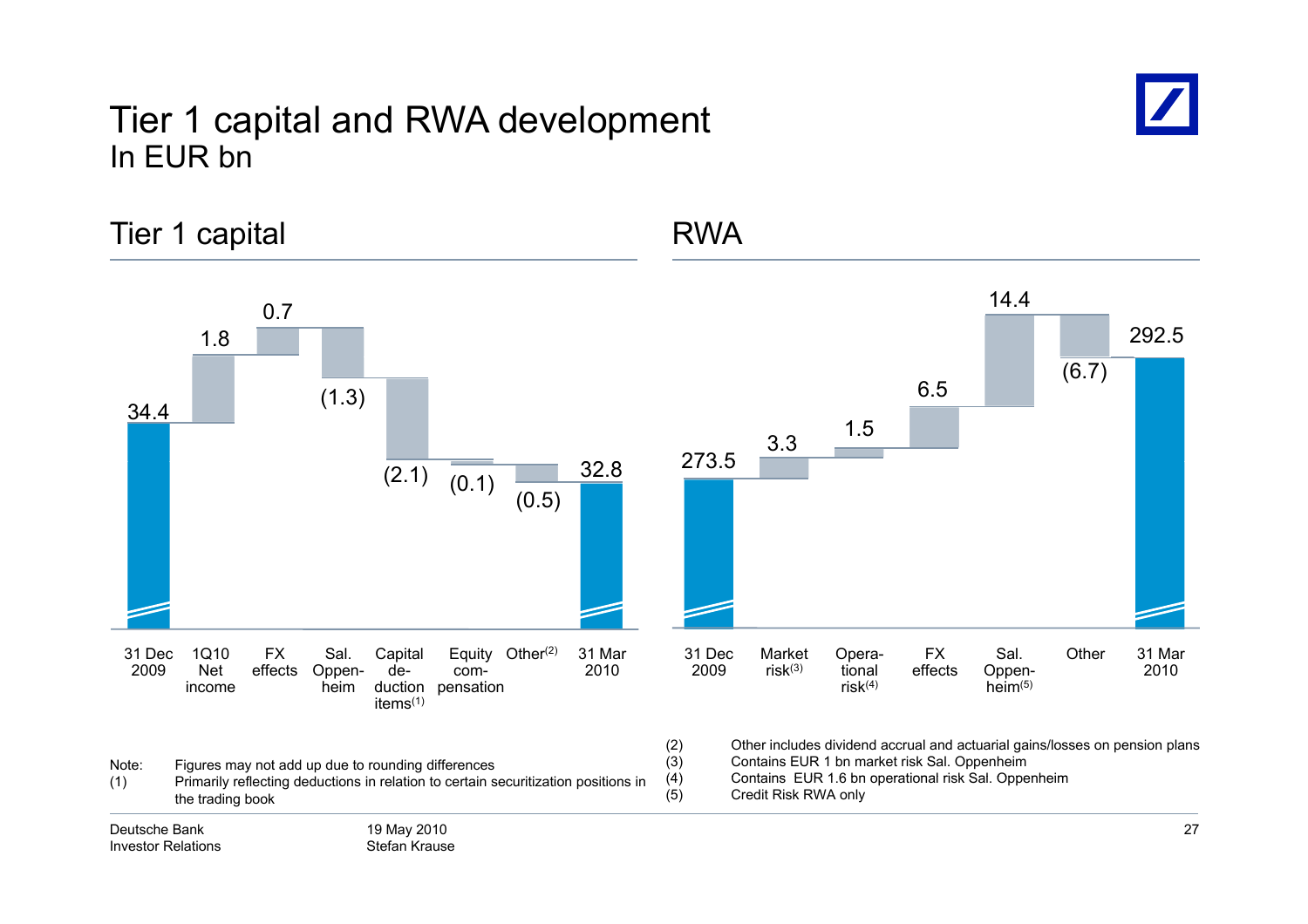

### Sovereign risk Concerns about sovereign risk – potential tertiary effect through contagion



CDS spreads by country (in bps) DB exposures<sup>(1)</sup> by country, 31 Mar 2010



| <b>Limited primary/</b><br>secondary<br>portfolio<br>concerns          | <b>Sovereign: Overall relatively small, except Italy</b><br>- CIB: Focus on better rated clients; corporates / FIs with satisfactory diversification & risk<br>mitigation<br>- PBC: Large presence in Spain and Italy, mitigated by low concentration risk and collateral |
|------------------------------------------------------------------------|---------------------------------------------------------------------------------------------------------------------------------------------------------------------------------------------------------------------------------------------------------------------------|
| but potential<br>risk of tertiary<br>market impact<br>due to contagion | - Significant spread widening could lead to losses on our illiquid GM/GB legacy positions<br>- Temporarily reduced liquidity in EU debt and equity markets<br>- European banks with significant cross border funding would exhibit renewed stress                         |

(1) Includes exposure for CIB, PBC and PWM, excludes traded credit positions (TCP)

Deutsche BankInvestor Relations 19 May 2010 Stefan Krause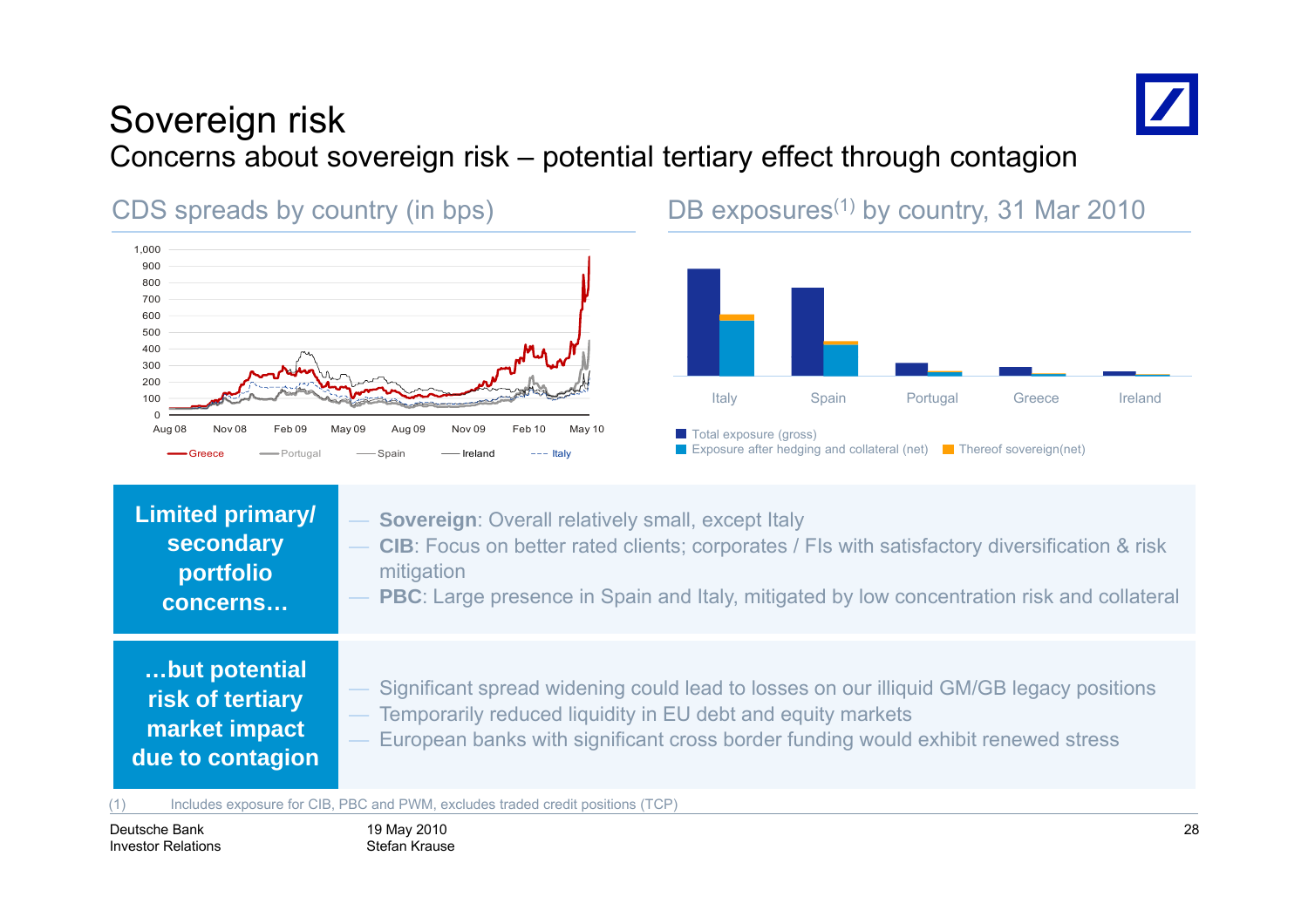

### Modest reliance on shorter term wholesale funding In EUR bn



Note: Figures may not add up due to rounding differences

(1) Other includes fiduciary, self-funding structures (e.g. X-markets), margin / Prime Brokerage cash balances (shown on a net basis)

(2) Includes ABCP conduits

- Secured funding increase mainly against highly liquid trading assets
- Incremental discretionary wholesale funding more than offset by increase of available cash balances
- Available cash and strategic liquidity reserve exceed net funding gap under combined stress scenario
- YTD execution of 2010 issuance (>50% of EUR 19 bn plan)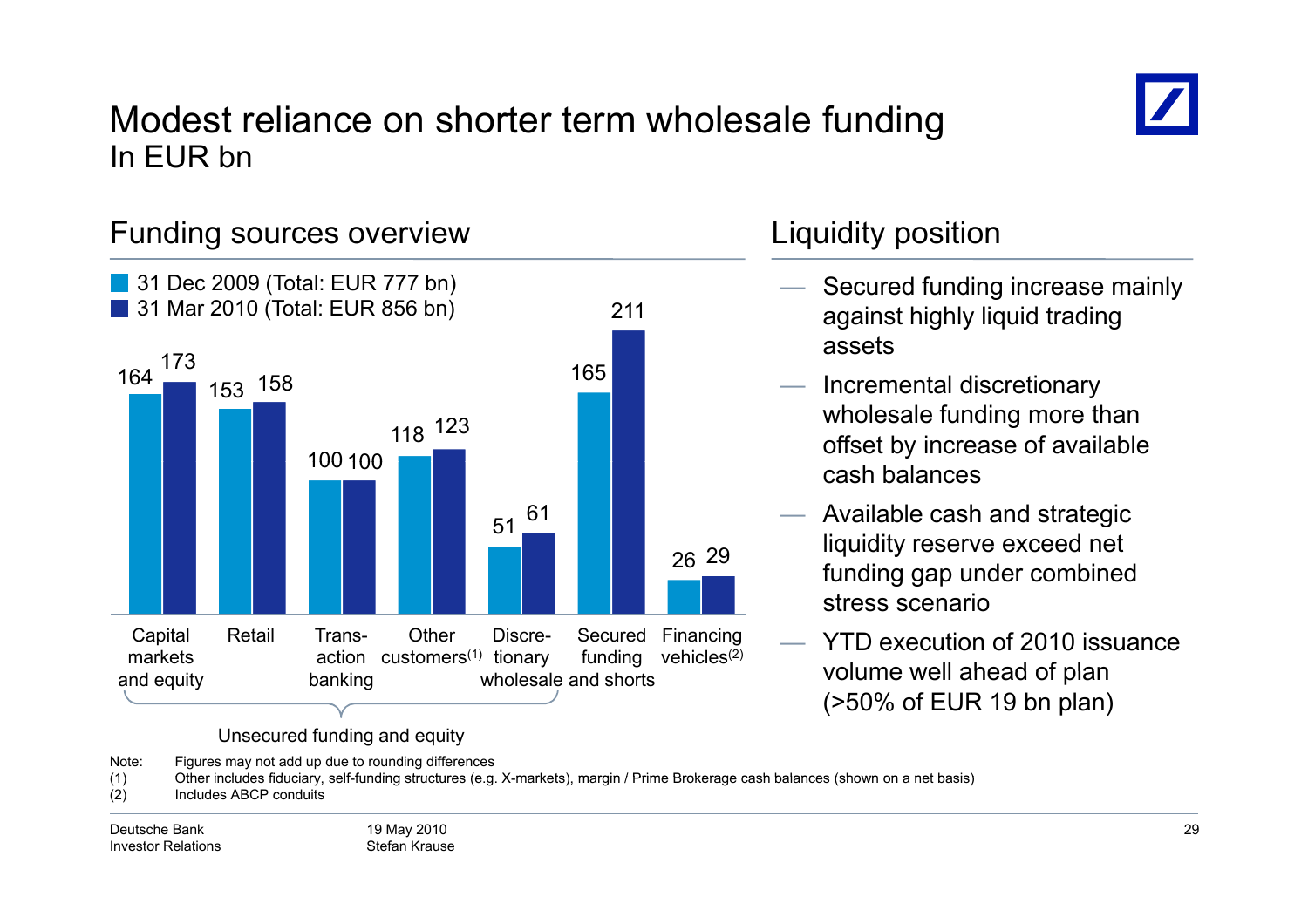### Key takeaways



| <b>Well-capitalized</b>              | Significant capital buffer; above targets<br>Future retained earnings potential<br>Fresh capital for buying new earnings streams (only) |
|--------------------------------------|-----------------------------------------------------------------------------------------------------------------------------------------|
| <b>Strong liquidity /</b><br>funding | Substantial liquidity reserve<br>Diverse unsecured funding base                                                                         |
| Clear achievable goals               | Profit growth of core businesses<br>Infrastructure efficiency gains                                                                     |

**In all aspects: positioned to deliver on Phase 4**